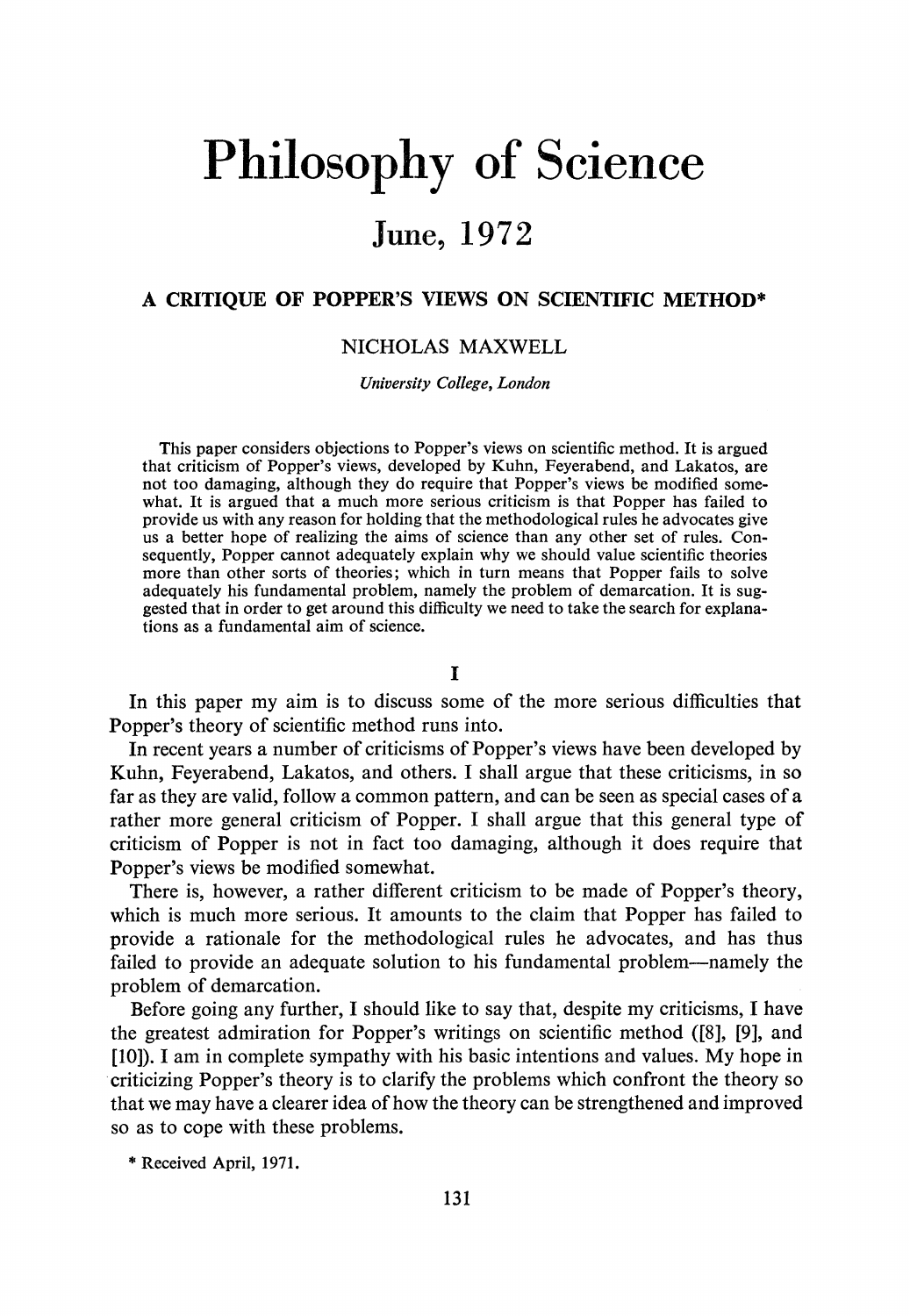**The heart of Popperian methodology may be expressed like this. As scientists, in our hopeful search for the Truth, in our attempt to solve problems of ever increasing profundity, we put forward wild, improbable conjuctures, of ever increasing empirical content and explanatory power, which we then seek to overthrow by subjecting them to as severe experimental testing as possible. At any given stage the best theory is the theory of highest empirical content which has stood up best to all our attempts at experimental refutation.** 

**The methodological rules advocated by Popper-governing the acceptance and rejection of theories in science-are designed to give us the best hope of realizing the above aims. According to Popper a supreme rule may be laid down governing the choice of other methodological rules. It is the rule "which says that the other rules of scientific procedure must be designed in such a way that they do not protect any statement in science against falsification" ([8], p. 54).** 

**One point-about which Popper himself has been a bit equivocal-must be made straight away. Scientific theories cannot be refuted experimentally with absolute certainty. This is due in part to Duhem's point that it must always be a group of theories that is tested experimentally, individual theories strictly being incapable of being tested (see [2], Ch. VI). But more generally, it is due to the fact that in order to refute with certainty any scientific theory we must establish with**  certainty the truth of some falsifying hypothesis—and, this, we may take it, cannot **be done. It is thus always a conjecture that a theory, which our methodological rules leads us to reject, has in fact been found to be false. There is, in other words, always the possibility that the application of Popperian rules may lead us to reject a theory which is in fact true. This situation is not, however, too disastrous-as long as it is reasonable to hold that Popperian rules give us a good hope of correctly detecting error in our theories.** 

**Popper has been at pains to emphasize that a theory can only be falsified with respect to the application of methodological rules (see for example [8], pp. 81-2).**  But this formulation of the issue obscures the decisive point—that, for all we know, **application of Popperian rules may lead us again and again to reject true theories. Popper speaks as if we know somehow that Popperian rules cannot lead us to reject true theories.** 

**I turn now to a consideration of some of the criticisms that have been made of Popper's theory.** 

**In the first place it has sometimes been argued, in effect, that Popperian rules are not, or have not been, followed in actual scientific practice. Popper's rules thus**  stand refuted by the empirical evidence, and should be rejected.<sup>1</sup>

**This line of argument is just not cogent. For it is only to be expected that, at the very least, some scientists will sometimes follow bad methodological policies. And it is possible, despite the apparent enormous success of the empirical sciences, that** 

**<sup>1</sup> At least a part of Kuhn's case against Popper is of the type: see for example [7], pp. 4-7. Pp. 237-238 also show Kuhn's commitment to the validity alleged of this type of argument. Elsewhere in this book the same type of argument is employed; e.g. by L. Pearce Williams, p. 50, and by Lakatos, p. 115.**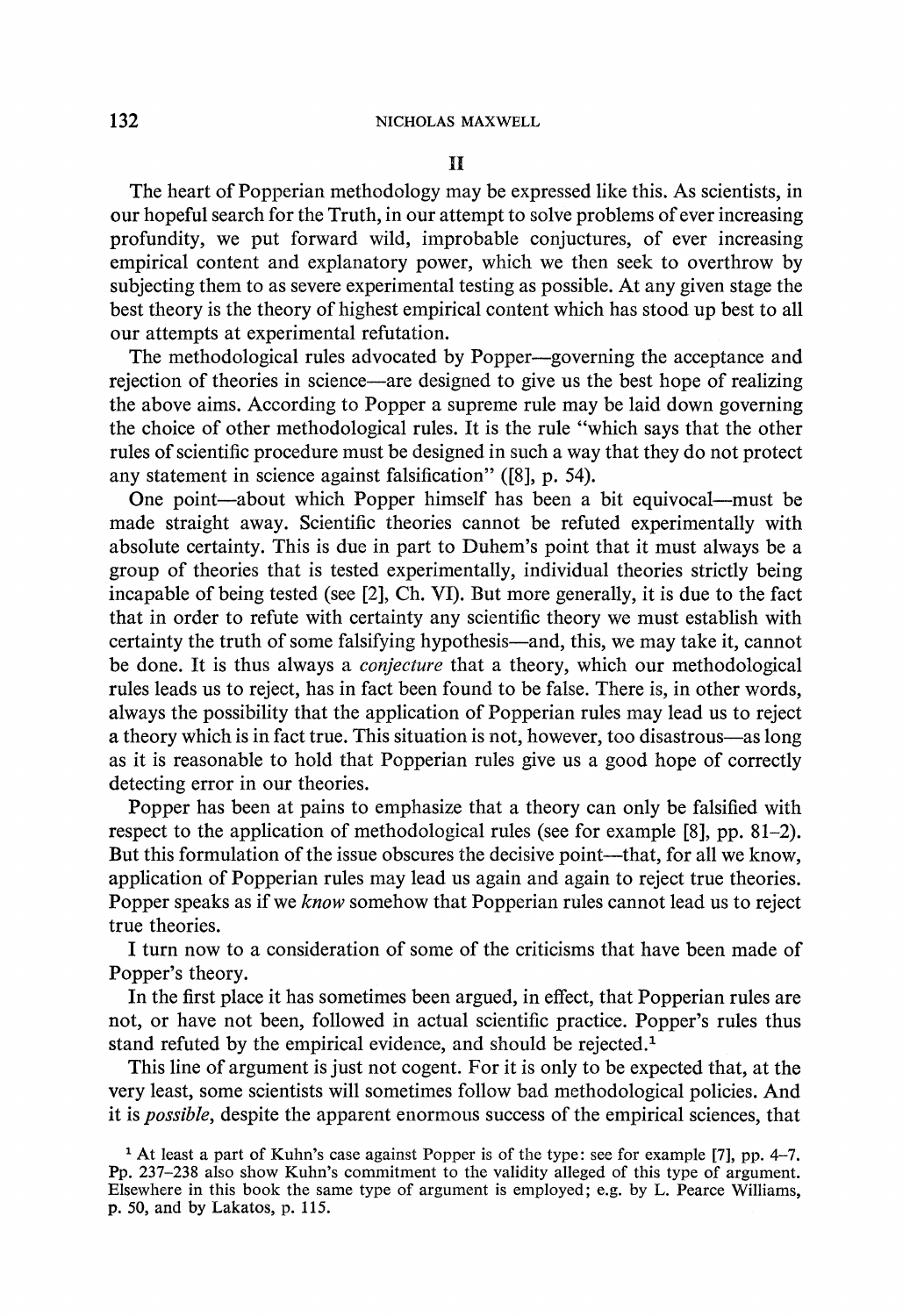**most scientists have most of the time followed not the best of methodological policies. Thus the fact that a theory of method does not "square" with scientific practice does not in itself constitute a refutation of the theory-although of course it may lead us to suspect that there is something wrong with the theory.** 

**A methodological theory simply does not assert that scientists in fact follow such and such methodological rules of appraisal. Rather a methodological theory should, I suggest, specify (a) a fundamental aim, or group of aims, for science, and (b) a set of methodological rules; it should then assert:** 

- **(1) The specified aim is the most worthwhile aim for science that is, as far as we know, in principle realizable.**
- **(2) The specified methodological rules give us the best hope of realizing the specified aim.**

**In criticizing a theory of method it is these assertions, (1) and (2), that need to be criticized. The fact that the specified methodological rules are not followed in**  practice does not *in itself* undermine either (1) or (2).

**One slight qualification needs to be added to this. A theory of scientific method, in order to be acceptable, must have at least some contact with scientific practice, with the aims and appraisals of working scientists. A theory of method that has no such contact whatsoever-even though it is perfectly satisfactory in all other respects-could be dismissed out of hand as being irrelevant to even the most liberal idea of what constitutes scientific enquiry.** 

**I do not think however that anyone would want to dismiss Popper's theory in this cavalier fashion.** 

**It might be asked: Suppose an internally consistent methodological theory is developed which is closer to scientific practice than Popper's theory is. Should we automatically prefer the rival theory to Popper's theory?** 

**The answer is no. The rival theory may be based on an aim for science which we may consider to be not so worthwhile as the aim for science proposed by Popper.2** 

**A failure, then, of Popper's theory of method to reflect accurately scientific practice does not in itself amount to a flaw in that theory: we may, however, take it as a hint that there may be something wrong with the theory. Here we are making the working assumption (which may well be false after all) that scientists in practice mostly adopt the very best methodological policies.** 

**An entirely different, and rather more valid, type of criticism of Popper's theory, that has been developed by Feyerabend [4], Lakatos (see Lakatos' paper in [7]), and at least by implication by Kuhn [5], amounts to the claim that Popper's methodological rules do not give one the best hope of realizing Popper's aims for** 

**This, on a charitable interpretation, is perhaps Kuhn's conception of methodology.** 

**<sup>2</sup>Of course a methodologist may be concerned to characterize not, as Popper is, the highest ideal of science, but rather science as it in fact exists. In this case the methodologist will select those fundamental aims for science which are such that the rules best adapted to realize these aims are as close as possible to rules in fact adopted by the majority of scientists. In this case of course the "correct" methodological theory will be that internally consistent theory which is closest to scientific practice.**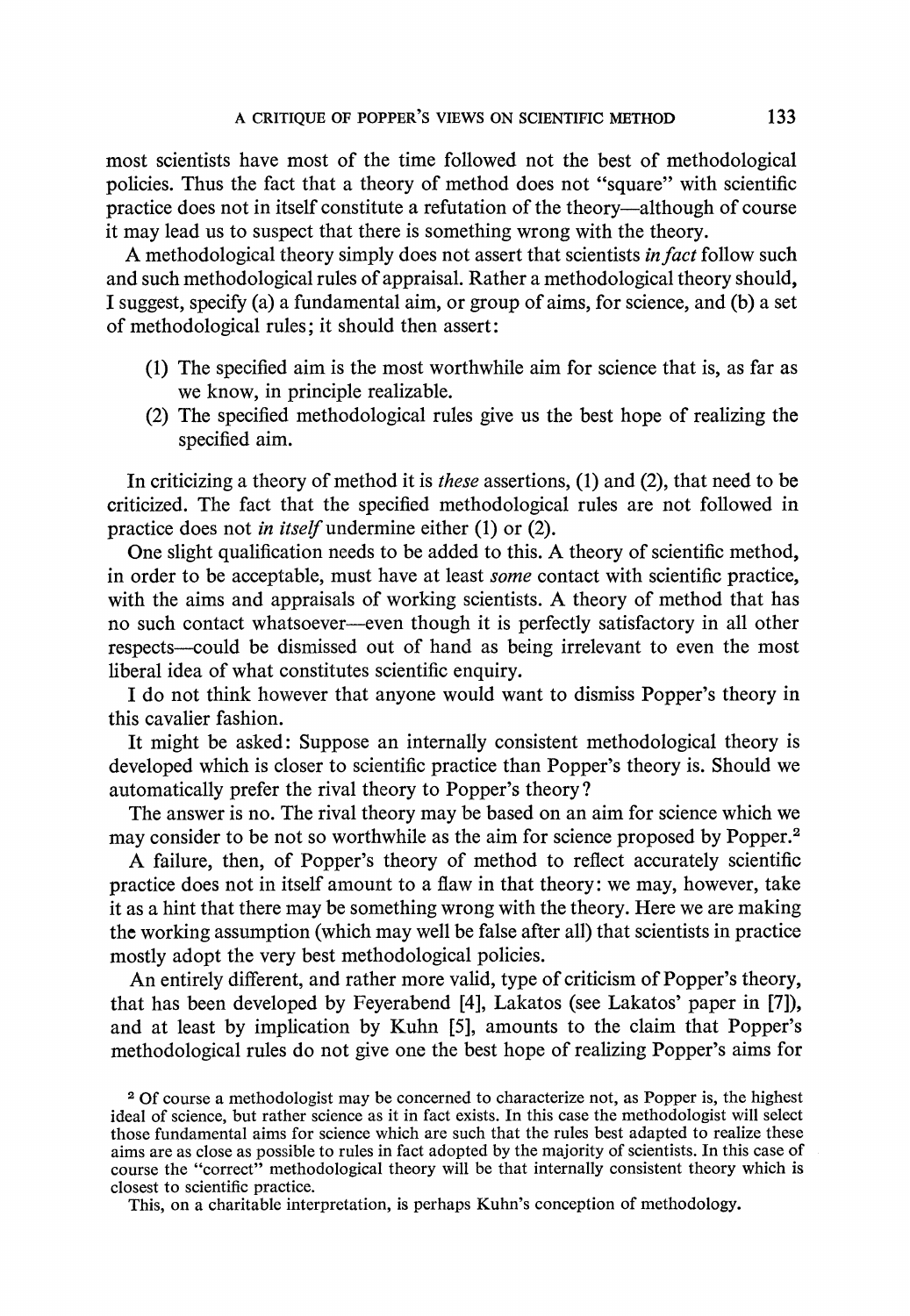**science. Situations arise, it is argued, in which following Popper's methodological rules would seriously impede the growth of science.** 

**Almost all of Popper's methodological rules have been criticized in this way. Here are in turn some main Popperian methodological rules (see [8]) and, very briefly, the criticisms which have been made of them.** 

**(1) An acceptable new theory must always have greater empirical content than its predecessors.** 

**This is too severe. In certain circumstances it will be in our interests to accept a new theory which initially has far less empirical content than its predecessors, precisely because the new theory promises, with development, with the addition perhaps of auxiliary hypotheses, to lead to a theory of far greater empirical content than its predecessors.3 The new theory may for example solve outstanding theoretical problems that the old theories were unable to solve.** 

**It is in any case important to develop rival theories to the existing theories, even if these rivals have nothing like the empirical content of the existing theories, for often it is only by developing such rival theories that we can test the existing theories.4** 

**(2) An acceptable new theory must at least be able to explain all of the past success of its predecessors.** 

**Even this more modest demand is too severe. A new theory may be acceptable even though it cannot explain much that its predecessors could explain, for again the new theory may solve severe outstanding problems, and thus promise to lead to a theory which in the end explains all that the old theories explained, and much more besides.** 

**In his later writings Popper has stressed the importance of seeing scientific enquiry as a problem solving activity. Neither Popper nor any of his critics has, however, realized that the demand that a new acceptable theory should solve outstanding problems may conflict with and, on the short-term, actually override the demand that a new acceptable theory should have excess content over its predecessors.** 

**(3) Always test a theory as severely as possible.** 

**This assumes that in testing a theory our invariable concern is to seek to falsify it. But this assumption is false. In testing a new theory in particular our concern may be to develop the theory, extend the range of its successful applications, build up auxiliary hypotheses. And in order to do this it may well be in our interests to test initially only the most straightforward, least problematical implications of the new** 

**<sup>3</sup> See [4] for a powerful development of this criticism. Feyerabend, however-in my view quite wrongly-regards this criticism as spelling the downfall of Popper's theory of scientific** 

<sup>&</sup>lt;sup>4</sup> This point is made by Feyerabend in [3]. One might add that Popper's notions of severe **testing, and of corroboration, actually require that when we test a theory we have some rival theory up our sleeve.**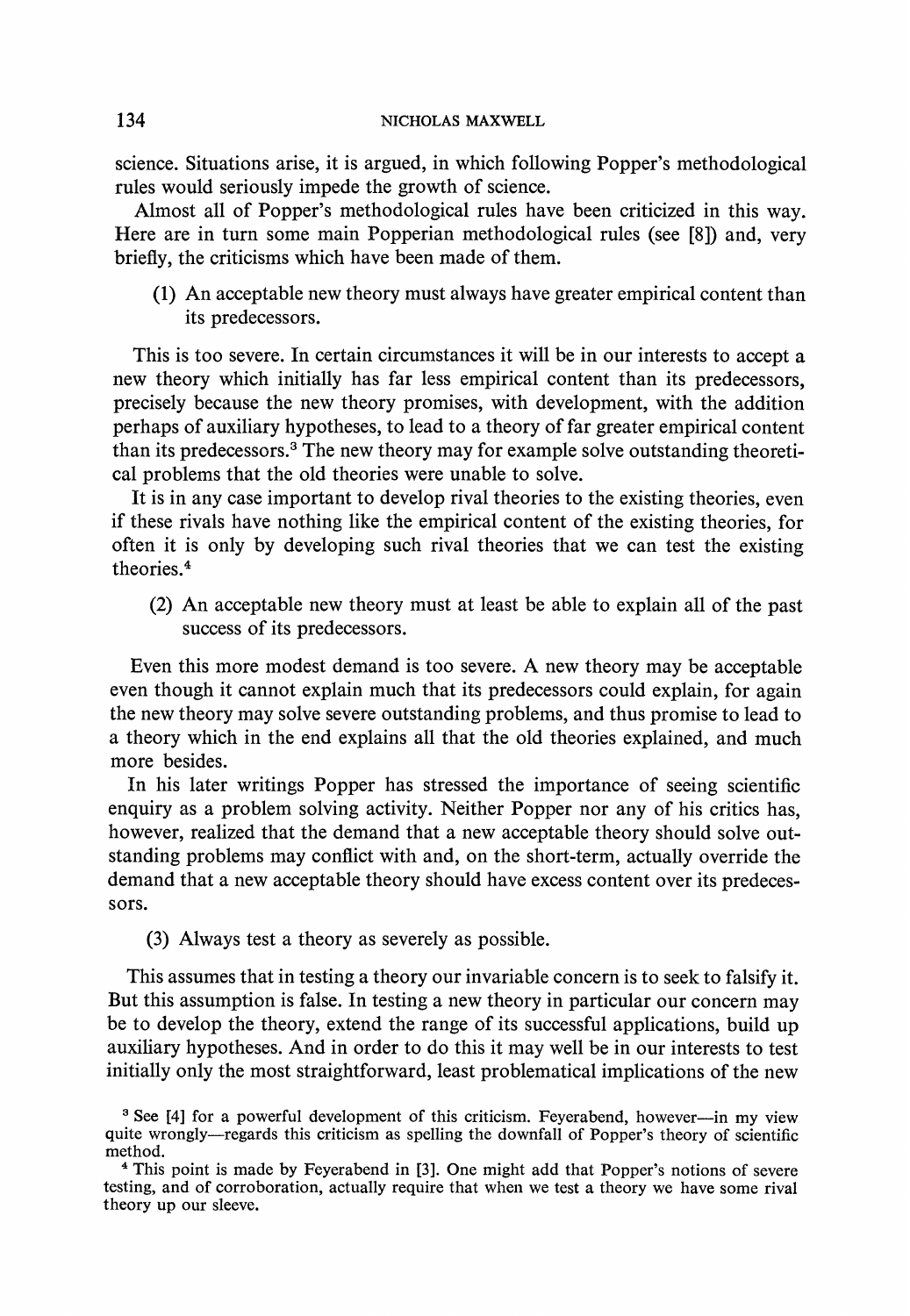**theory. We may be justified in actually ignoring, for a time, refuting instances of a theory. For even if we have good grounds for suspecting a theory to be false, it may be in our interests to develop the theory further, as this may indicate more clearly what a new theory must ultimately explain. There is, in short, a methodological point to what Kuhn has called "normal" science. "Revolutions" in science may only be profitable after a phase of normal science [5].** 

**In short, our concern ultimately is to test severely all our theories. But it is theories that have been allowed to develop, grow and reach their full strength that we wish to test severely. It may well be against our interests to test severely, and perhaps eliminate, a promising theory which has not been allowed to come to full fruition.** 

**There is another point. As Lakatos [7] has pointed out, in a research program, refutations may be completely unsurprising and in a way expected, because, to begin with, simplifying assumptions, known to be false, are made. It may be not the refutations, but rather the corroborations, which are unexpected and surprising. Lakatos considers the following assumptions made by the Newtonian program to explain in detail the motions of the planets.** 

- **(i) Masses of heavenly bodies are concentrated at their centres in mass points of infinite density.**
- **(ii) The sun is stationary.**
- **(iii) The planets do not interact gravitationally.**
- **(iv) There are no tidal effects.**

**These assumptions were successively dropped as the program became more and more sophisticated. The point to note is that each of these assumptions is actually inconsistent with Newton's laws of motion plus the law of gravitation. If the laws are true, then these simplifying assumptions must be false. In these circumstances there is in a sense no point in testing severely an early crude application of Newtonian theory to the solar system. What is needed rather is the gradual development of the Newtonian program (in this case the development needed was largely mathematical) so that eventually a sophisticated version of Newtonian theory can be severely tested, a version that does not incorporate inconsistent assumptions.** 

**(4) An experimentally "refuted" theory must be rejected.** 

**As before this is too drastic. In general it will not be in our interests to reject a theory that, in the past, has had considerable empirical success until there is an alternative more promising theory on the horizon (see Lakatos' paper in [7]).** 

**(5) An experimentally "refuted" and rejected theory must not be revived at a later stage.** 

**A true theory (or at least an extremely valuable, promising theory) may be "refuted" and quite properly rejected, the "refutation" being due to false auxiliary hypotheses. In order to take this possibility into account, the Popperian rule must be rejected. We can, however, say this: we cannot simply return to an earlier theoretical situation. A theory that has been discarded can only be reaccepted if**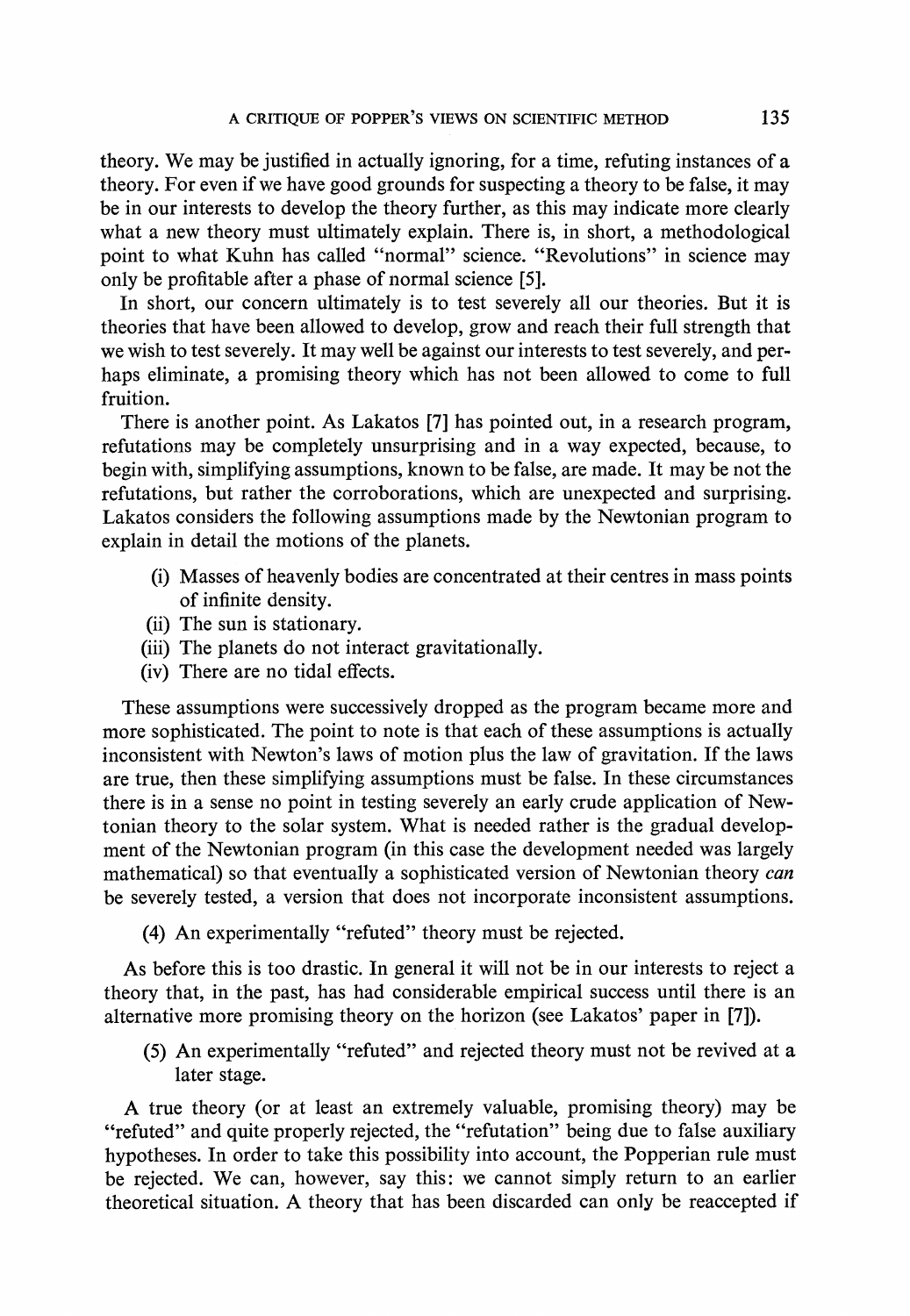**auxiliary hypotheses, that have been developed subsequently, considerably increase the empirical content of the theory.** 

**(6) An inconsistent theory cannot be accepted.** 

**It may well be in our interests to accept provisionally a formally inconsistent theory, in the hope that further theoretical work will remove the inconsistency.** 

**It may be asked: Granted that all these criticisms are cogent, do they not effectively demolish Popper's theory? Instead of trying to patch up Popper's theory in the light of these criticisms, should we not reject the theory altogether, and try to find some new and more adequate methodological theory?** 

**As I see it, the situation is like this. Each of the above objections, (l)-(6), is in effect a particular illustration of the general point that if we wish to follow Popper's rules in the long run, then, in certain circumstances, we will be well advised to break these rules on a short term basis. Each criticism argues in effect that it is against our interests to enforce too rigidly Popper's essentially long-term strategic rules on the short-term, tactical level.** 

**But this sort of situation is almost bound to occur given almost any complex, longterm, goal-directed activity. Long-term and short-term interests are almost bound to clash at times. It is to be expected that strategic interests will at times make desirable modes of action which, if judged on a purely short-term, tactical level, would seem to be highly undesirable. Or, in other words, given almost any complex goaldirected activity, it is to be expected that it will be against our interests to enforce too rigidly strategic rules on the tactical level.** 

**It is thus no inadequacy whatsoever in Popper's strategic rules that they too suffer from this quite general complaint. It would in fact be quite extraordinary if they did not.** 

**The above criticisms, (l)-(6), do not effectively demolish Popper's position. They simply spell out in detail the general point that short-term exceptions can invariably be found to long-term methodological rules. It is precisely this general point that Popper has failed to recognize, and it is this failure which vitiates the presentation of his theory.** 

**It is not altogether surprising that Popper has ignored this point. In [8], a major concern of Popper is to solve the problem of demarcation. Consequently, Popper is in the main concerned with those large scale, strategic methodological rules in terms of which (a) scientific enquiry can be distinguished from other types of enquiry; (b) criteria of overall scientific growth can be formulated. Popper, quite understandably, does not stop to consider the detailed application of his methodological rules on the "tactical" level.** 

**Popper's position, then, needs to be modified in the light of the criticisms (l)-(6).5 But this modification does not amount to an ad hoc patching up of Popper's theory. Rather the modification is one which any first formulation of a**  methodological theory would have to undergo, whatever the game might be **science, war, chess, economic planning, or whatever.** 

**<sup>5</sup> Such a modified version of Popper's theory has been put forward by Lakatos in [7].**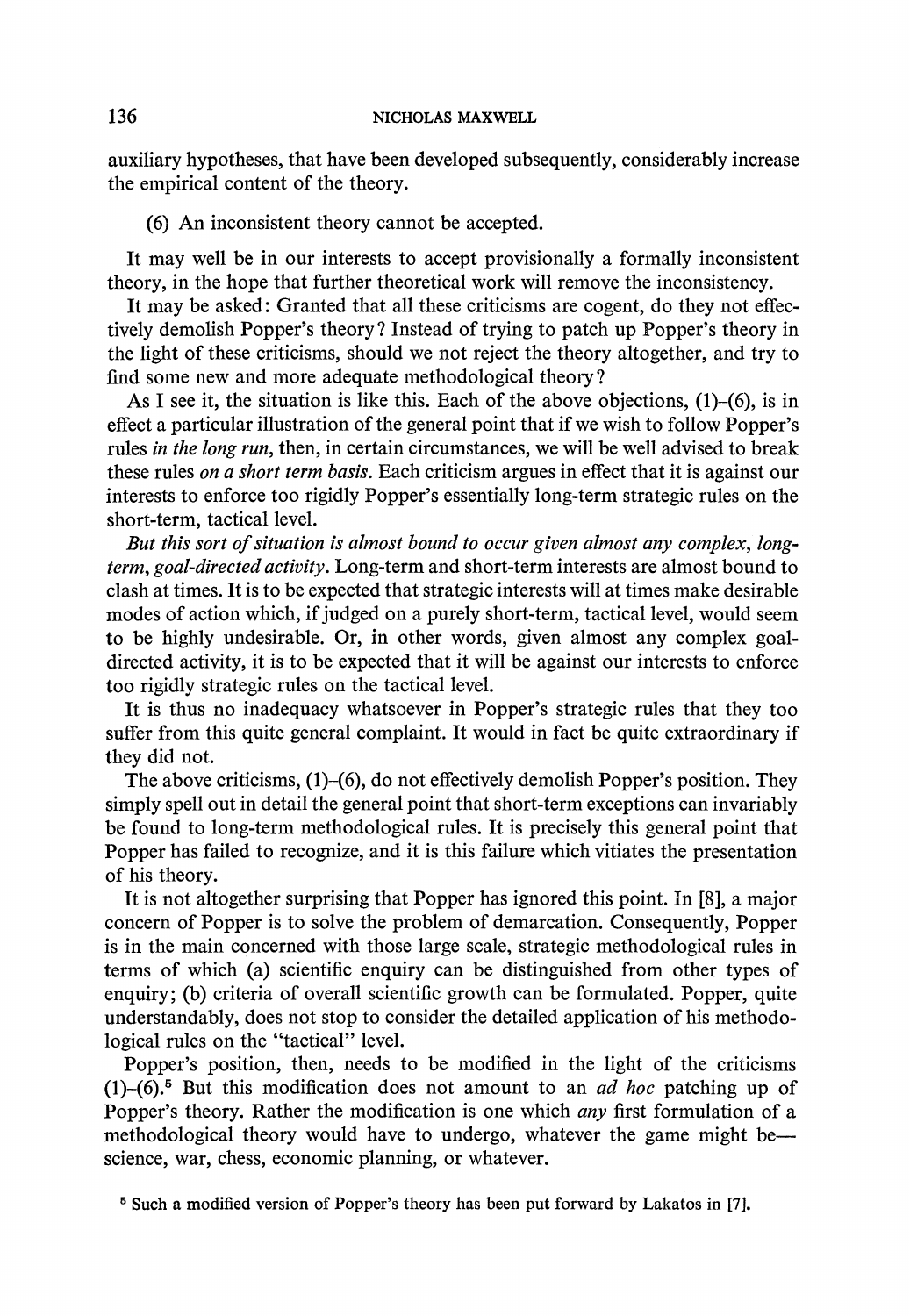**I come now to my own major criticism of Popper's theory. It amounts to this: Popper has failed completely to provide any kind of rationale for the methodological rules he advocates. That is, he has failed to provide us with any reason for holding that Popperian rules give us a better hope of realizing the aims of scientific enquiry than any other set of rules. Nor is it easy to see how this failure can be made good within a general Popperian framework. Consequently, Popper has failed to solve his fundamental problem-the problem of demarcation. He has also failed to exhibit science as a rational enterprise. For in order to do this, it is not enough simply to specify an aim for science and a set of methodological rules: we need in addition some reason for holding that the rules give us a better hope of realizing the aim than any other set of rules.** 

**In order to develop this criticism, I want to begin by considering how Popper himself tackles his fundamental problems-which I take to be the problems of demarcation and induction.** 

**The traditional problem of induction, as considered by Popper, can be put like this: How is it possible, by verifying particular instances of a strictly universal statement, or scientific law, to verify the universal statement or law itself, with at least some degree of probability greater than zero? The problem of demarcation, again as considered by Popper, can be put like this: What is the distinctive feature of scientific theories which enables us to distinguish scientific theories from other sorts of theories ?6** 

**6 Popper here conflates three distinct demarcation problems, namely the problems of distinguishing:** 

- **(i) Empirical theories from other sorts of theories (metaphysical, a priori, etc.).**
- **(ii) Scientific modes of enquiry from unscientific or pseudoscientific modes of enquiry.**
- **(iii) The highest form of scientific enquiry from other less worthwhile forms of scientific enquiry grading into the pseudoscientific.**

**A few remarks about these three problems.** 

**Popper clearly is primarily concerned to solve the third of these three demarcation problems. Kuhn, on the other hand, I have suggested, may be interpreted as being concerned to solve the second demarcation problem. And the logical positivists sought, and failed to discover, a solution to the first demarcation problem, in so far as their principle of verification was intended to be a criterion of empiricalness, and not, absurdly, a criterion of meaning.** 

**It seems to me to be desirable to regard 'scientific' as being attributable, in the first instance, to modes of enquiry, rather than, as Popper would have it, to theories, or even as Lakatos would have it, to series of theories. What is most characteristic of science is its methods of investigation, rather than the type of theory it deals with. We can of course then go on to apply 'scientific' to a theory which is proposed as part of the course of scientific investigation.** 

**It also seems to me to be desirable to distinguish an empirical theory from a scientific theory. A theory may be empirical in Popper's sense of being experimentally falsifiable, and yet may not be proposed in the context of a scientific enquiry. We need to be able to say that a mode of enquiry considers only empirical theories, and yet is not scientific: Popper's terminology does not permit this.** 

**It should be noted, however, that a theory can only be said to be empirical or experimentally falsifiable relative to the acceptance of at least two distinct sorts of methodological rules. First, there must be agreement about what sort of statement can constitute a basic statement. Second, there must be agreement about under what circumstances a falsifying hypothesis is to be accepted. These are not necessarily trivial matters. In psychology, for example, there is no general agreement about what sort of statement qualifies as a basic statement.**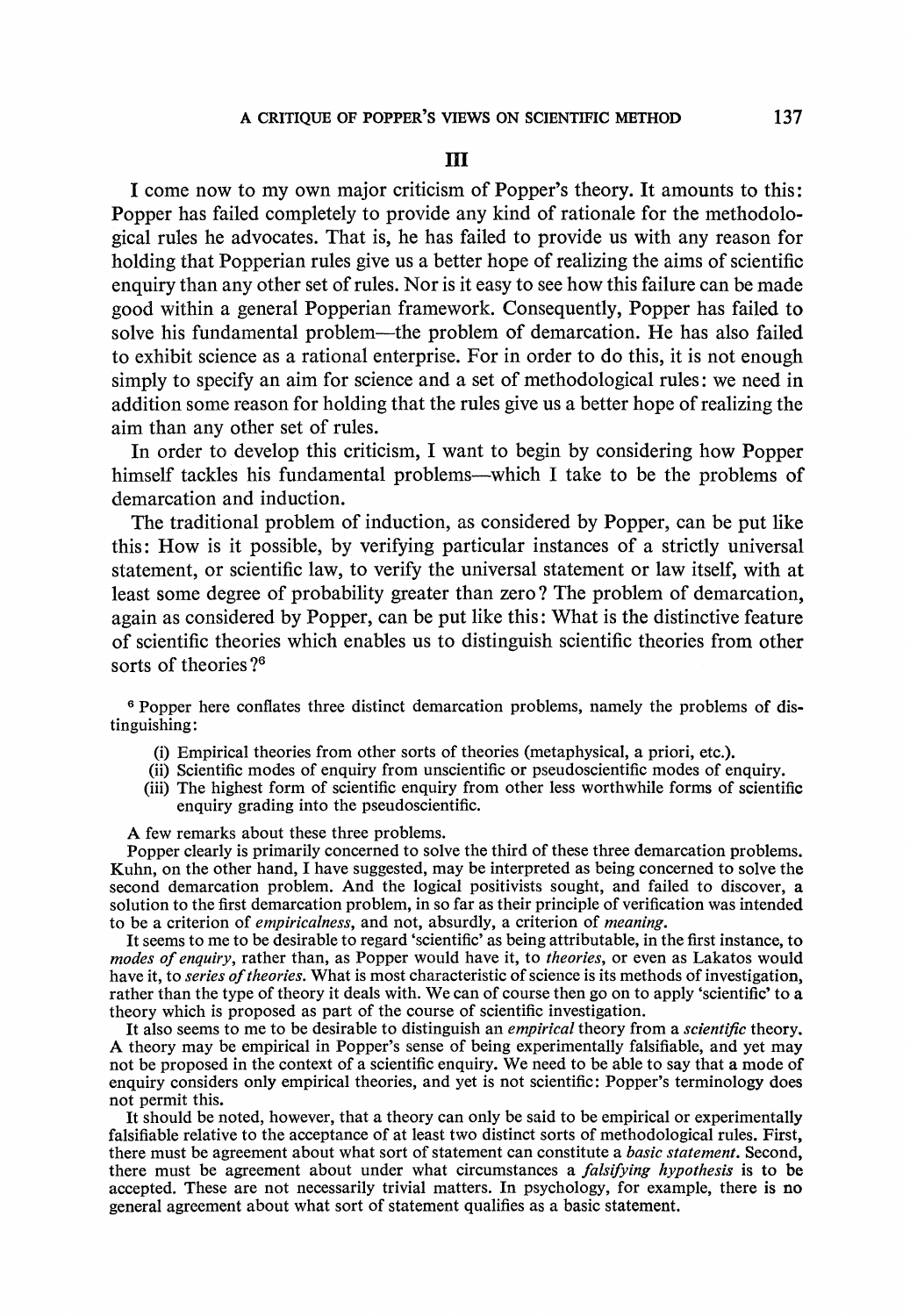**With respect to these two problems, Popper's position, put crudely, amounts to this: the distinctive and especially valuable feature of scientific theories is that they are experimentally falsifiable. Falsifiable theories are especially to be prized just because we can discover that they are false; in this field we can detect error, learn from our mistakes, and so hopefully make progress. Scientific theories cannot be verified, or even rendered probable, by any amount of experimental evidence: the traditional problem of induction, in other words, is insoluble. But this does not matter, as long as we give a noninductivist, nonjustificationalist solution to the problem of demarcation. It is only if we hold that the distinctive and especially**  valuable feature of scientific theories is that they are amenable to inductive *verifica***tion that it becomes an urgent matter to solve the problem of induction.** 

**In short, Popper offers a solution to the problem of demarcation which, he maintains, makes it unimportant that the traditional problem of induction is insoluble.7 Now the point that needs to be emphasized is this. A major part of the tremendous power and suggestiveness of Popper's proposal is due to the fact that Popper's** 

- **(a) There is a falsifiable conglomeration of hypotheses, T, which entails h; and which is such that:**
- **(b) There is no T', with the same empirical content as T, such that T entails T', but T' does not entail h. (In other words we cannot omit h from T without decreasing the empirical content of T.)**

**This seems to correspond to our intuitions. For example we are enclined to call Newton's postulate concerning absolute space metaphysical, i.e. nonempirical, precisely because we can remove this postulate from Newtonian theory without thereby decreasing the empirical content of that theory.** 

**Here then I suggest is a solution to that age-old problem of giving a precise formulation to the so-called principle of verification. Note: I do not wish to suggest that metaphysical components of a scientific theory are necessarily undesirable.** 

**<sup>7</sup>Of course, a rather more general version of the problem of induction may be formulated, which is less obviously insoluble, such as: What criteria ought to govern our choice of a theory from two or more rival theories? (Here we simply drop the implicit assumption that it is high probability which ought to govern our choice of theories.) It at once becomes clear that there are at least two distinct versions of this formulation of the problem of induction, namely:** 

- **(i) What criteria ought to govern our choice of a theory from two or more theories if our concern is with scientific growth?**
- **(ii) What criteria ought to govern our choice of a theory from two or more rival theories, if our concern is with the trustworthiness of the theory, for purposes of technological application ?**

**Now Popper does claim, in effect, to have solved the first version of this problem. But about the second version of the problem Popper is altogether silent. He cannot claim to have (a) solved the problem; (b) shown the problem is insoluble; or (c) shown that the problem is unimportant. It might of course turn out that a satisfactory solution of (i) also provides a satisfactory solution of (ii): but this is not obvious. It needs to be argued. (Lakatos in effect sets out to provide something like such an argument in [6].) Popper, however, provides scarcely even a hint of such an argument-apart from the odd stray remark (e.g. [10], p. 51). Here then is an inadequacy in Popper's views in addition to the one discussed in the text.** 

**It may be asked: If only conglomerations of theories are experimentally falsifiable, and not individual theories, how can we define the empirical character of an individual theory in terms of falsifiability? This can, I think, be done (using the concept of empirical content) along the following lines. A hypothesis h is empirical if, and only if:**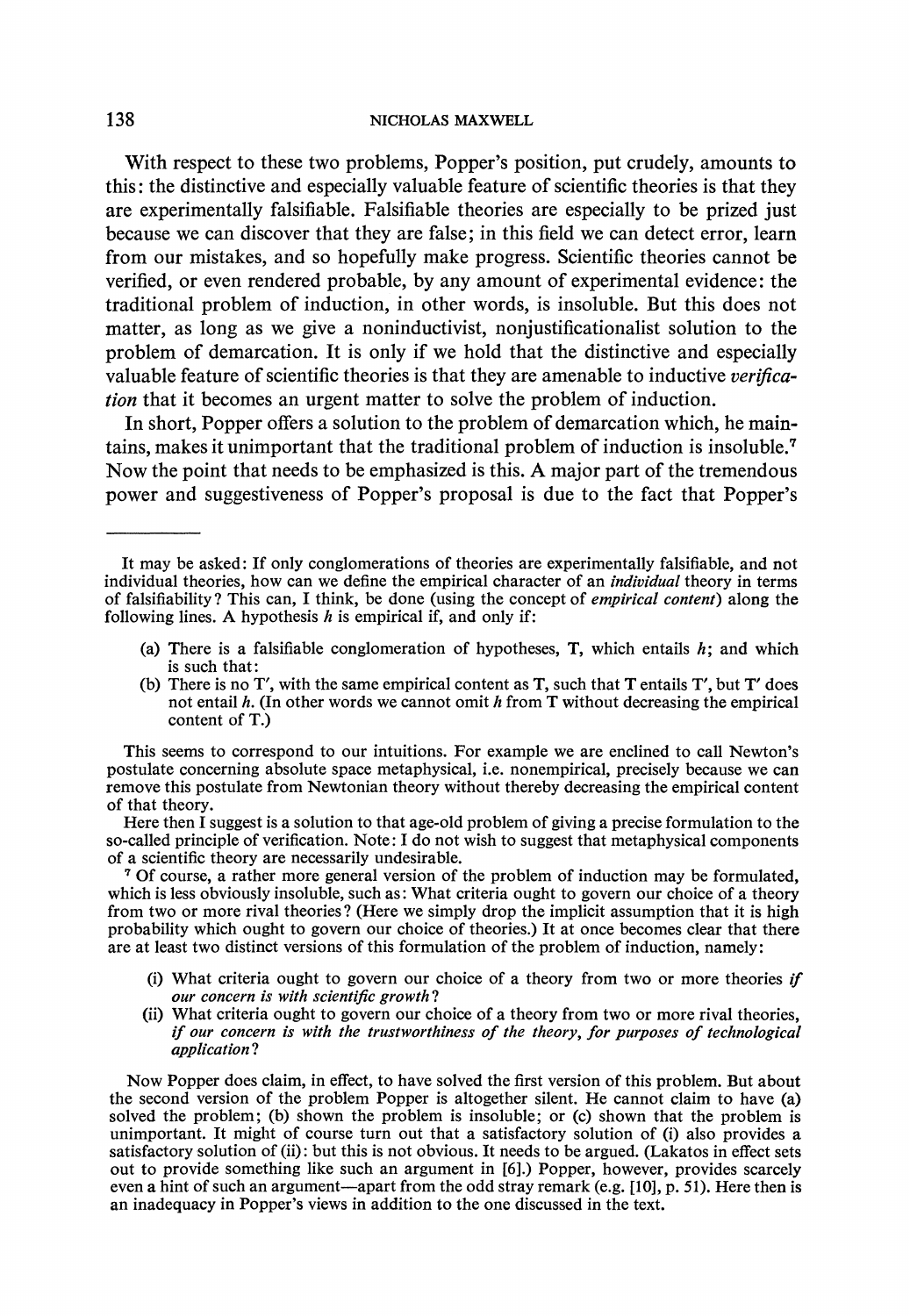**demarcation criterion enables us to explain why we should value scientific theories even though they remain utterly improbable conjectures. The Popperian revolution is, in other words, to a considerable extent, a revolution in values. Before Popper scientific theories were valued for their supposed relative certainty, security, high probability. After Popper, scientific theories are valued for their amazing content and explanatory power, and for their vulnerability to one of the most devastating forms of criticism yet to be discovered-experimental testing. And those scientific theories that we continue to accept are valued for their ability to survive all our most searching attempts to overthrow them.** 

**It is clear then from his solution that Popper interprets the problem of demarcation as the problem of providing a criterion of "scientificness" which enables us to explain why we especially prize scientific theories. A criterion of demarcation which gave no hint whatsoever of why we should value scientific theories more than**  other sorts of factual theories would be an utterly unacceptable solution to the demar**cation problem.** 

**The demarcation problem that Popper sets out to solve-but does not quite succeed in formulating-can, then, be put like this: What is the distinctive feature of scientific theories which (a) enables us to distinguish scientific theories from other sorts of theories, (b) leads us especially to prize scientific theories?** 

**We are now in a position to consider the fundamental problem: Can we provide a rationale for Popper's revised methodological rules? Do we have any reason for holding that Popper's revised methodological rules give us a better hope of realizing the fundamental aim of science than any other set of rules?** 

**In order to discuss this question we need to specify precisely what we take to be the fundamental aim of science.** 

**Four "Popperian" aims for scientific enquiry may be distinguished, graded here in order of ambitiousness.** 

- **(1) Successively to put forward, and reject, theories in accordance with the methodological rules of acceptance and rejection specified by Popper.**
- **(2) To put forward, and in turn falsify, theories of ever increasing content, which explain all of the empirical success of their predecessors.**
- **(3) To put forward theories which, in addition to (2), successfully predict phenomena not known at the time of their formulation, before they are eventually refuted.**
- **(4) To put forward theories of ever increasing degrees of verisimilitude.**

**Now if aim (1) is accepted, Popper's methodological rules follow analytically from the conception of science implicit in (1). Anyone who does not adopt Popper's methodological rules is simply not playing the scientific game as defined by (1). In this case, of course, there is no need to provide a rationale for the methodological rules in question. But a high price is paid: this line of approach cannot provide an adequate solution to the problem of demarcation. For, as we have seen, in order to solve the problem of demarcation it is not enough simply to specify necessary and sufficient conditions for a type of enquiry to be scientific: in addition one needs to show why we are justified in especially prizing the theories of a mode of enquiry**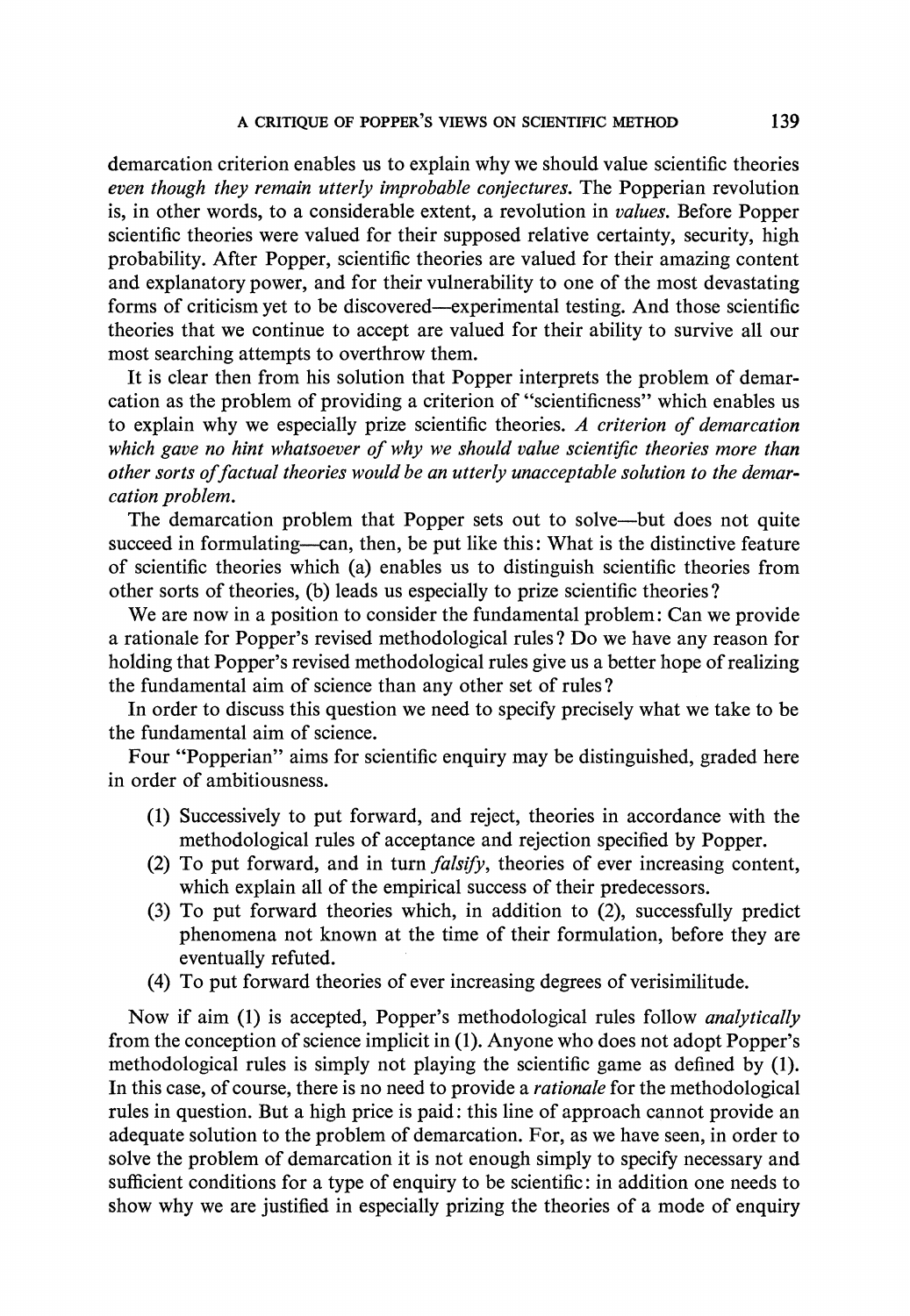**that is scientific in the required sense. But clearly, the mere fact that a mode of enquiry proceeds in accordance with Popper's acceptance and rejection rules provides no reason whatsoever for especially valuing its theories.** 

**If on the other hand aim (2) is accepted, a provisional reason can be given for especially prizing scientific theories. For one can say of an unrefuted scientific theory that despite the fact that it is vulnerable to refutation, nevertheless it has survived out most earnest attempts to refute it, and thus, prima facie at least, deserves to be taken more seriously than any theory which has not been subjected to this particularly devastating form of scrutiny. But at once there arises the problem of providing a rationale for our methodological rules, for we can ask the question: Do our rules give us the best hope of testing our theories in the severest way possible ? Do our rules give us the best hope of rejecting a theory only when we have isolated some false implication of the theory?** 

**In The Logic of Scientific Discovery Popper seems to adopt the view that methodological rules simply define the game of science, and require no kind of rationale.8 But then he must accept (1) as his aim for science, and he cannot claim to have solved the problem of demarcation. Clearly Popper would not wish to accept either of these things. He must therefore face the problem of providing a rationale for methodological rules.** 

**In fact of course Popper does not wish to defend (2) as a worthy aim for science either (see [10], Ch. 10). Taking (3) or (4) as one's aim for science has the advantage of enabling one to give even stronger potential solutions to the problem of demarcation. Thus if one adopts aim (4), one can say that scientific theories constitute our best efforts so far at discovering the truth. But the penalty for this is that the problem of providing a rationale for our adopted methodological rules becomes all the more severe. For we need to establish that our methodological rules give us a better hope of maximizing the verisimilitude of our theories than any other set of rules.** 

**To put it bluntly: because Popper has failed to provide any kind of rationale for the methodological rules he advocates, he has failed to give an adequate solution to the problem of demarcation, and to that version of the problem of induction which he would wish to claim he has solved, namely: What criteria ought to govern our selection of theories if our concern is to realize the fundamental aim of scientific enquiry? In addition he has failed to show that scientific enquiry can be viewed as a rational enterprise. In order to solve these three problems adequately it is essential to show that the advocated methodological rules give one a better hope of realizing the fundamental aim for science than any alternative methodological rules; and it is just this which Popper has failed to do.9** 

**<sup>8</sup> Popper says for example: "Just as chess might be defined by the rules proper to it, so empirical science may be defined by means of its methodological rules," see [8], p. 54. 9 It is a certain ambiguity in Popper's notion of "falsifiability" or "refutability" which is in a** 

**sense responsible for this failure. Popper holds in effect that scientific theories are not decisively falsifiable-in order to meet the Duhem argument, or "conventionalist objections"-and at the same time holds that scientific theories are decisively falsifiable-in order to hold at bay the rationale problem, and thus ensure that he can give an adequate solution to the problem of demarcation.**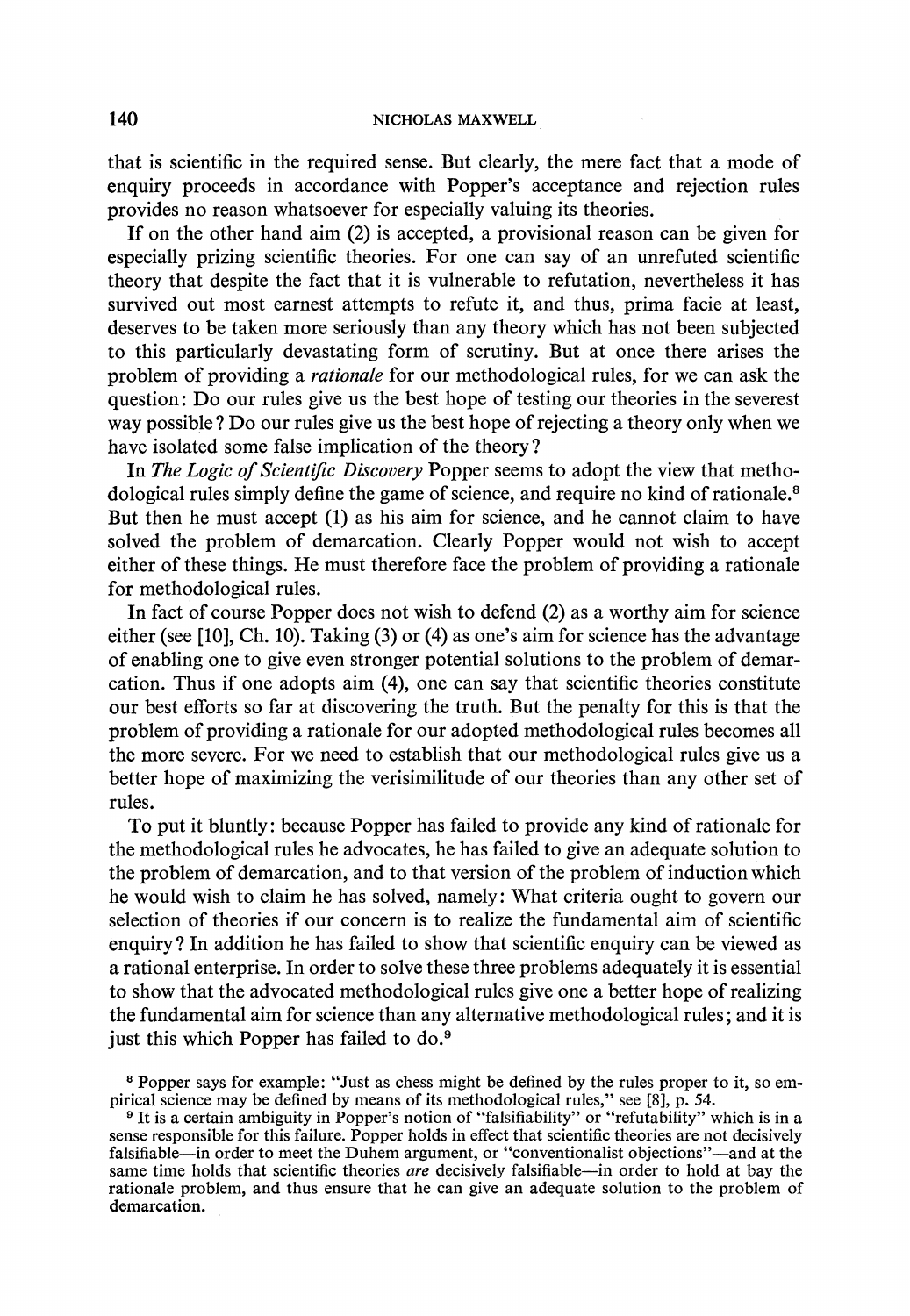**In order to drive this criticism of Popperian methodology home, I need to show in greater detail that no rationale for Popper's methodological rules can be provided within Popper's theory, granted that we take in turn (2), (3), and (4) above as the aim for science. Before I do this, however, I would like now to point out that my criticism of Popper is not simply a reiteration of the well-known criticism, outlined by for example Salmon [13], and Lakatos [6], that Popper fails to show that highly corroborated theories are also the most reliable or trustworthy for technological applications.** 

**Let us consider Lakatos' exposition of this criticism. According to Lakatos, in addition to standard Popperian methodological appraisals (which Lakatos calls**   $acceptability_1$  and  $acceptability_2$ ) we need an additional appraisal—acceptability<sub>3</sub> **which is a measure of the "'inductive acceptability', 'trustworthiness', 'reliability', 'evidential support', 'credibility', etc." of a theory ([6], p. 391). We need this additional appraisal solely in order to assess the worth of a theory for practical, technological purposes. Lakatos remarks: "In formulating Popper's methodology**  there is no need to refer to acceptability<sub>3</sub>" ([6], p. 392).

**Now in [6] Lakatos' criticism of Popper amounts to this: the problem of the**  acceptability<sub>3</sub> of theories is both an important problem, and a problem which **Popper fails to solve. With this I entirely agree. (It is just this point that I made in footnote 7 above.) This argument of Lakatos is, however, quite different from the one that I am developing in the present section. For my argument here is this: quite**  aside from Popper's failure to solve the acceptability<sub>3</sub> problem (which—as Lakatos **notes-Popper regards as "comparatively unimportant"), Popper fails, much more seriously, in his primary purpose; namely, to solve the problem of demarcation. A major concern of Popper is to exhibit science as rational enquiry (leaving aside the additional issue of whether science can be shown to be a basis for rational action); and it is just this, I wish to argue, which Popper fails to do; for, he fails to provide a rationale for the methodological rules he advocates. Thus Lakatos criticises Popper for failing to solve a problem which Popper did not really set out to solve in the first place; whereas I wish to criticize Popper's methodology for failing to achieve its primary objective, namely to exhibit scientific enquiry as more rational than other types of enquiry and thus provide a solution to the problem of demarcation.** 

**I want now to discuss in more detail the problem which confronts us in attempting to provide a rationale for Popperian methodological rules, given that our aim for science is in turn (2), (3), and (4) above.** 

Let us, to begin with, take (2) as our aim for science; that is, let us assume our **aim is:** 

**(2) To put forward, and in turn falsify, theories of ever increasing content, which explain all of the empirical success of their predecessors.** 

**Can we show that suitably revised Popperian rules give us the best hope of rejecting a theory only when we have detected some error in that theory?** 

**In view of the Duhemian argument, we cannot hold that an individual theory can be decisively falsified experimentally. It might be, however, that Popperian rules give us the best hope of detecting error in our theories.**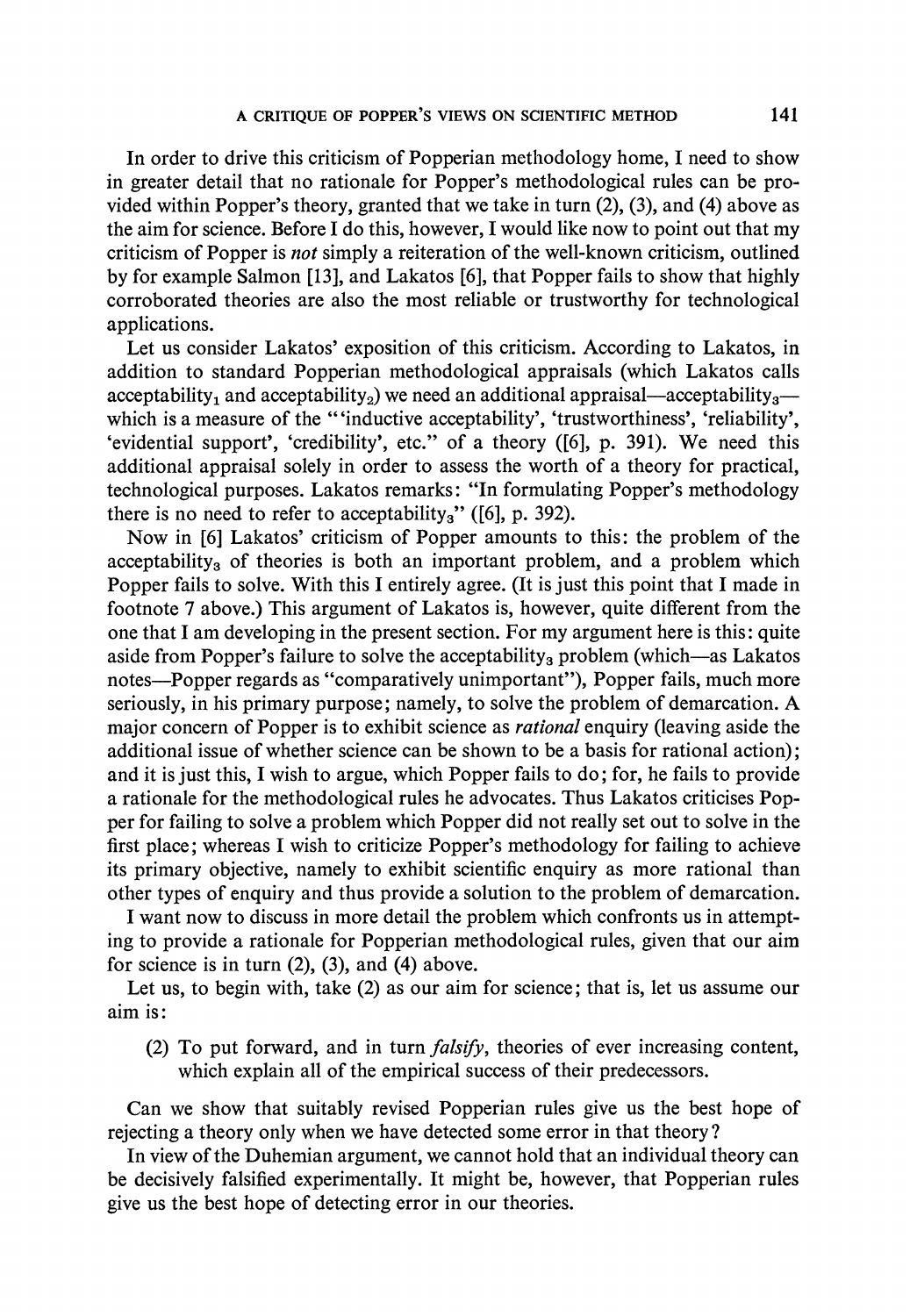**Consider the following situation. There are two rival research programs, centered**  round the two conflicting theories  $T_1$  and  $T_2$ . The first research program, based on **T1, has for a long time stagnated; a host of auxiliary hypotheses have been pro**posed to salvage  $T_1$  from rejection; despite this, a great number of well-corroborated hypotheses conflict with  $T_1$  plus auxiliary hypotheses. In addition this research **program has come up with no striking new predictions which have been corroborated.** 

In contrast to this, the research program based on  $T_2$  goes buoyantly ahead. The empirical content of  $T_2$  far exceeds that of  $T_1$ .  $T_2$  has made a number of striking **new predictions which have been corroborated.** 

**In these highly exaggerated circumstances it is clear that Popperian rules would**  oblige us to accept  $T_2$  and reject  $T_1$ .

**Do we have any grounds, however, within Popper's general viewpoint, for main**taining that  $T_1$  is false? Do we have any rational grounds for preferring the conjecture that we have detected error in  $T_1$  to the conjecture that we have detected error in  $T_2$ ?

We might argue:  $T_1$  is, at least, in difficulties; whereas  $T_2$  is not. Hence it is more rational to suppose  $T_1$  is false.

But suppose  $T_1$  is true—something which is perfectly possible. Suppose further **that we have adopted some non-Popperian methodology which obliges us to accept**   $T_1$  and reject  $T_2$ , in the above circumstances. In this case it would be  $T_2$  that would **be in very severe difficulties, since it would be "refuted" relative to our acceptance of T1. In these circumstances, adoption of the non-Popperian methodology would**  lead us to detect genuine error in  $T_2$ , whereas adoption of the Popperian methodology would lead us to suppress the refutation of  $T_2$ .

We might argue: the research program based on  $T_1$  has stagnated, whereas the research program based on  $T_2$  forges ahead. It is more rational in these circumstances to suppose that  $T_1$  is false, rather than  $T_2$ .

**But why? Perhaps the universe is so constructed that those research programs which forge brilliantly ahead are precisely those which plunge us deeper and deeper into error. It might be some utterly stagnated program which contained the seeds of truth, and which, after further great effort, might enable us to glean a little more of the truth. Popper provides us with no rational grounds for excluding such a possibility.** 

**Finally we might argue: in the above circumstances**  $T_2$  **has been more highly** corroborated than  $T_1$ ;  $T_2$  thus gives us a firmer assurance of being true than  $T_1$ .

**But no Popperian can employ this argument, since to do so is to resort to the despised inductive approach to scientific method.** 

**I conclude that, within the general Popperian standpoint, no reason can be given for holding that Popperian rules give us the best hope of rejecting individual theories only when we have detected error in them.** 

**Individual theories cannot be decisively refuted; suitable conglomerations of theories-so it may be argued-can, however, be decisively refuted. It may be held, then, that Popperian rules give us the best hope of detecting error in conglomerations of theories.**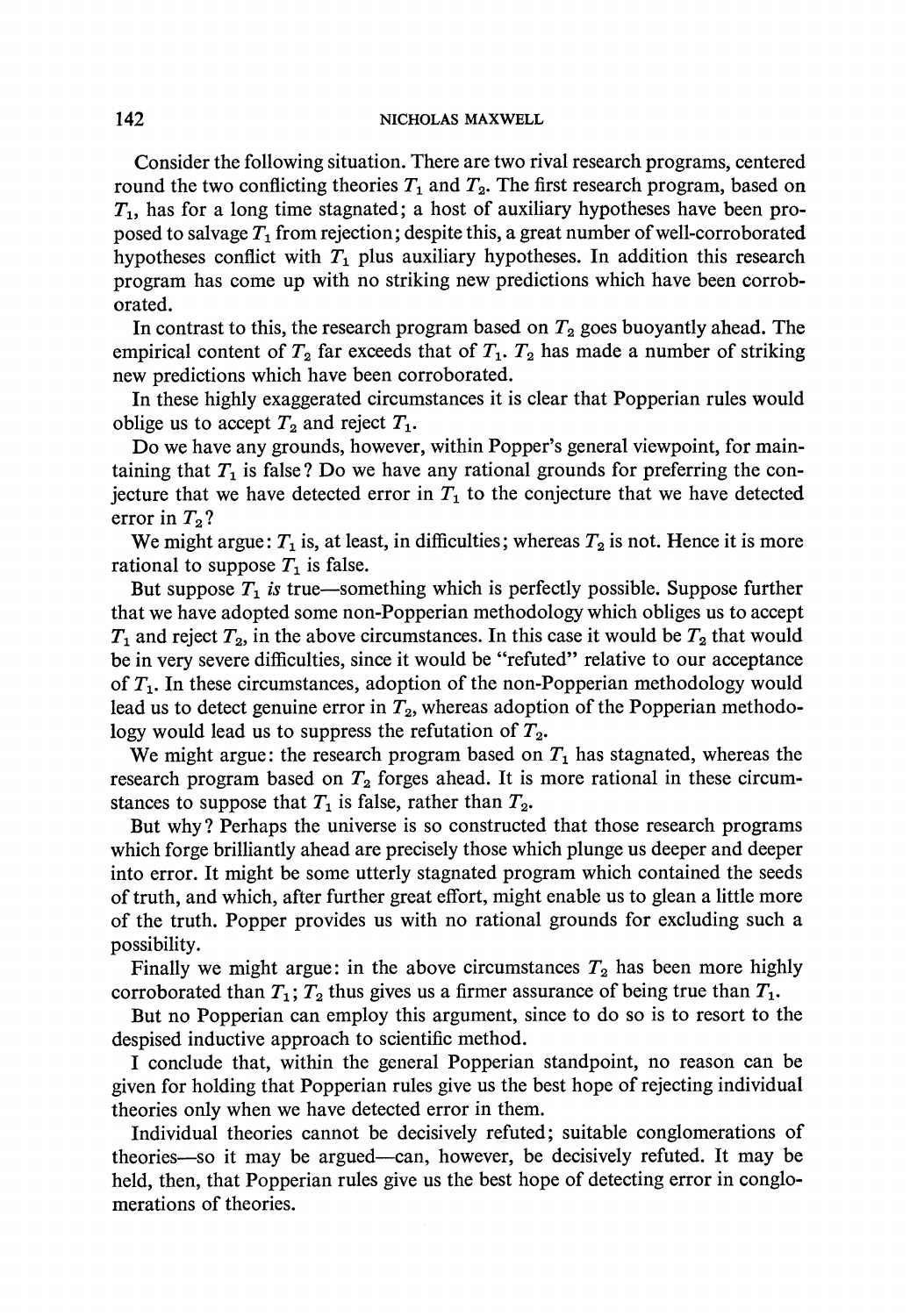**But even this more modest claim cannot it seems be maintained. For according to Popper a suitable conglomeration of, let us say, relatively high-level theories is only refuted relative to the acceptance of low-level, experimental, falsifying hypotheses. And these falsifying hypotheses, however well-corroborated, cannot, according to Popper, be established with any more certainty than the high-level theories. Thus we do not have decisive refutations of even conglomerations of theories.** 

**We do not even have any reason for supposing that Popperian rules give us the best hope of detecting error in conglomeration of theories. For suppose an enormous number of extremely well-corroborated, low-level, experimental hypotheses conflict with some conglomeration of theories. In this case, if all hypotheses are equally improbable, why not regard the conglomeration of theories as refuting the experimental hypotheses, instead of the other way round? If all that we have is two sets of hypotheses that contradict each other, we can have no reason for preferring the conjecture that error has been detected in one set rather than in the other set.** 

**In reply to this a Popperian might argue that a falsifying hypothesis may be a singular existential statement, which can be established with more security than any universal statement. Thus refutations, if not exactly decisive, are nevertheless reasonably assured by Popperian rules. In order to refute 'All ravens are black' for example we only need to establish: 'There is a family of white ravens in the zoo at New York' (Popper's own example, see [8], p. 87). This falsifying hypothesis is intersubjectively testable; it describes what is in a sense a repeatable effect-since the hypothesis does not simply assert 'There is a white raven at such and such a time and place'. Nevertheless the hypothesis is a singular statement.'0** 

**There are a number of objections to this line of argument. Consider the law 'All pieces of copper expand when heated', and suppose a particular piece of copper is discovered which fails to expand when heated. (For simplicity we consider an individual law rather than a conglomeration of laws.)** 

**Now in the first place the statement 'This piece of copper fails to expand when heated' would appear to incorporate universality to as great a degree as any rather more straightforward more universal statement. For the statement asserts, in effect, 'At all times, and in all places, this piece of copper fails to expand when heated'. Hence this statement would appear to be, on Popperian grounds, as impossible to verify as any straightforward universal statement.** 

**To this it may be retorted: but the falsifying hypothesis can quite easily be transformed into a genuinely singular statement: e.g. it could be formulated as 'During** 

**<sup>10</sup>One reply to this Popperian counterproposal is to argue, as Deutscher in effect does (see [1 ]), that Popper provides us with no reason for supposing that the methodological rules that govern acceptance of singular existential statements are the best available if we wish only to accept true basic statements. Deutscher is, I think, right in stressing that Popper fails to solve this problem adequately. However, it seems reasonable to suppose that a solution can be found to this problem within Popper's general methodological position. But a solution to this problem would not really help Popper at all. For, as I argue in the text, acceptance of singular existential statements cannot lead to the overthrow of physical theories. It thus, within the Popperian framework, remains utterly problematic how we could ever have good grounds for supposing a theory to be falsified. I do not think, therefore, that Deutscher has isolated the most severe part of the problem that confronts Popper's theory.**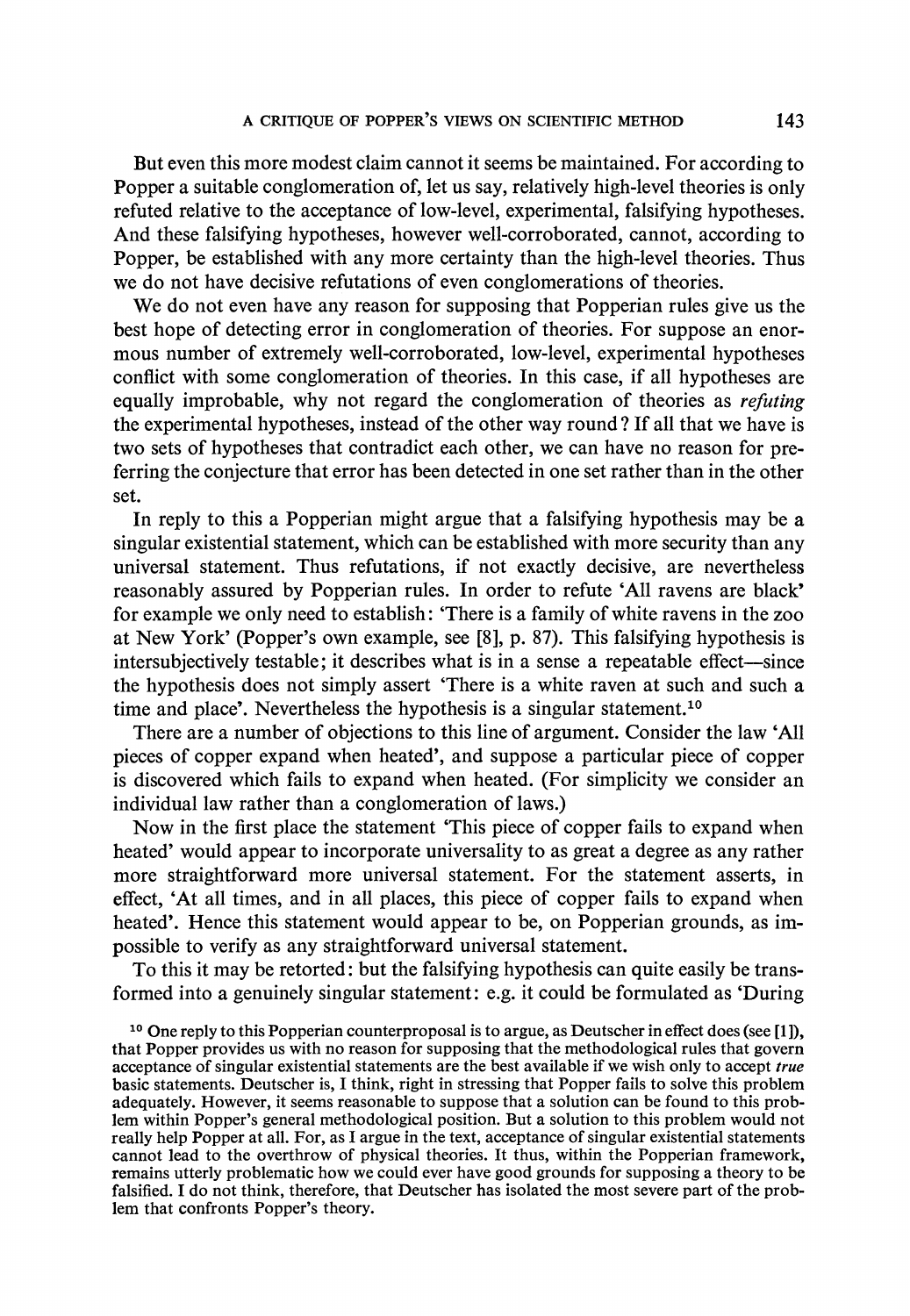**the next year (or ten minutes), anywhere on the earth's surface (or anywhere in this laboratory) this piece of copper will fail to expand when heated'.** 

**One might query whether even this severely circumscribed falsifying hypothesis can be verified with any more certainty than any universal statement, since the hypothesis still carries implications about an indefinite number of experiments. But let that pass.'1 The important point to notice is that, given this last formulation,**  the hypothesis would not in fact be sufficient to overthrow the physical law 'All bits **of copper expand when heated'. For in accepting experimental results as refuting a theory, one is committed to the possibility of explaining these results by some future theory. That is, one is committed to holding, at least as a conjecture, that the refuting experimental results constitute lawful occurrences. For if one denies this conjecture one thereby accepts experimental results which no future physical theory can conceivably explain-since it is only lawful occurrences that can be explained physically. Clearly, physics will be highly resistant to accepting the existence of such phenomena. But to assert that a set of experimental results constitute lawful occurrences is in effect to assert a somewhat vague universal hypothesis. Thus singular hypotheses, however well-corroborated, do not suffice to refute a theory; it is only singular hypotheses, backed up by a universal hypothesis, to the effect that the experimental results in question constitute lawful occurrences, that can refute a theory-or rather a conglomeration of theories.** 

**Consider again the law 'All bits of copper expand when heated'. Let us suppose 'This piece of copper, on the surface of the earth, for one year, fails to expand when heated' is highly corroborated within the specified limits of space and time, but that outside these limits the piece of copper in question expands normally when heated. Suppose also that, apart from the above exception, 'All bits of copper expand when heated' continues to be corroborated.** 

**Given these somewhat extraordinary circumstances, we might well decide to retain the law 'All bits of copper expand when heated', and simply declare that in the case of the bit of copper which, for a time, failed to expand when heated, something was going on which we do not understand, and cannot as physicists take into account. That this might be a legitimate decision, in these circumstances, indicates that the singular statement 'This piece of copper, for a time, fails to expand when heated' cannot, however well-corroborated, in itself conclusively refute 'All bits of copper expand when heated'.** 

**However, in the above circumstances we should not I think be obliged to take this line. For we could always conjecture that the anomalous bit of copper was, during the relevant time, in an unusual state, or exposed to unusual conditions, and in the light of this conjecture, reject 'All bits of copper expand when heated'. But the crucial point to note here is that we should be rejecting 'All bits of copper** 

**<sup>11</sup> Popper could not in fact let this pass, for he holds that even a singular existential statement**  will involve some law, in that the statement will attribute a dispositional property to some object **(see [8], pp. 423-424). I am not so sure, however, that in attributing a dispositional property to an object we are necessarily, if implicitly, asserting some law-statement. It seems to me to be conceivable that genuine singular existential statements, not involving laws, but nevertheless specifying a repeatable, intersubjectively testable effect, are possible.**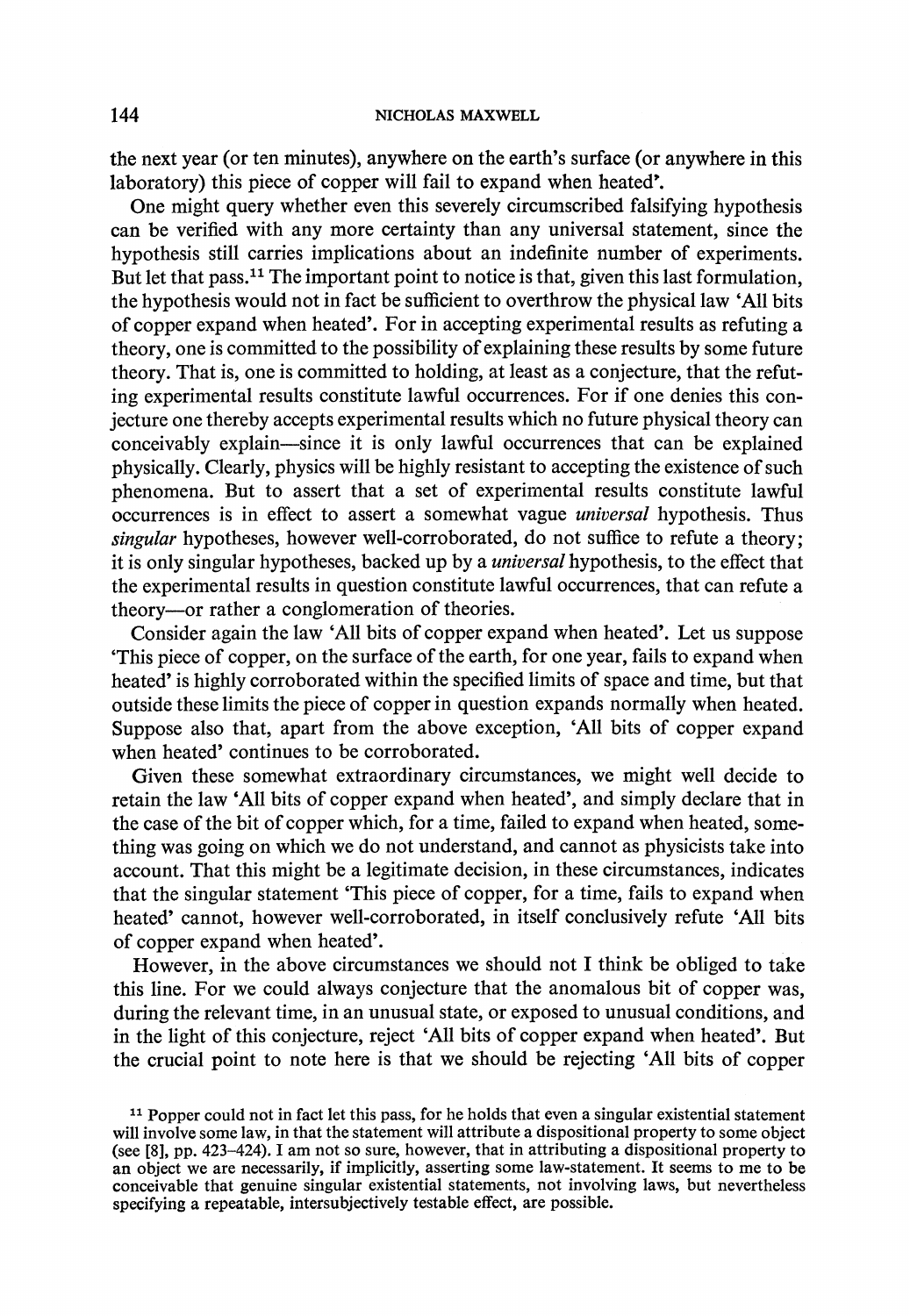**expand when heated', not as a consequence simply of accepting the singular hypothesis 'This bit of copper, for a time, fails to expand when heated', but rather as a consequence of accepting the somewhat vague, universal hypothesis 'All bits of copper, when in some specific unknown state, fail to expand when heated'. It is only if we accept tentatively some such hypothesis as this that the behavior of the anomalous bit of copper can be seen as constituting lawful occurrences, which we may hope to explain by means of some future theory.** 

**Of course 'All bits of copper, when in some specific unknown state, fail to expand when heated' is, in Popper's terminology, a metaphysical hypothesis. But this does not affect the argument. Acceptance of this "metaphysical" hypothesis does not mean that the hypothesis is accepted as a full-fledged respectable scientific theory; rather, it means that one is committeed to a certain research program, namely to develop a precise, nonmetaphysical version of the vague metaphysical hypothesis. If this research program is wholly unsuccessful then we must reject the ostensible refutation of the law 'All bits of copper expand when heated', especially if acceptance of this law leads to a highly successful research program. All of which shows that 'This piece of copper, at such and such times and places, fails to expand when heated' however well-corroborated, cannot on its own, conclusively refute 'All bits of copper expand when heated'.** 

**I conclude that no conglomeration of theories can be conclusively refuted, and more generally, that we have no grounds for maintaining within the general Popperian viewpoint, that Popper's methodological rules give us the best hope of detecting error in either individual theories, or in any conglomeration of theories.'2** 

**As I have already remarked, Popper does not accept that it is sufficient for science to aim at putting forward theories of ever increasing content which are in turn refuted (see [10], Ch. 10). He holds that science must in addition aim at putting forward theories which have a certain measure of empirical success before they are eventually refuted. If we drop the aim of refutation, we may consider the following somewhat revised Popperian aim for science, a revised version of aim (3) above:** 

**(3)' To put forward theories of ever increasing content, which (a) explain the empirical success of their predecessors (b) make successful new predictions before running into severe empirical difficulties.** 

**Can we maintain that revised Popperian rules, or let us say, Lakatosian rules, give us the best hope of realizing this aim for scientific enquiry? This is not an easy question to discuss, because of a crucial ambiguity in the aim specified in (3)'. Terms such as 'refutation', 'corroboration', 'enmpirical success', 'successful prediction', and 'empirical difficulties' can be interpreted in two radically different ways. On the one hand these terms may be explicated solely in terms of certain adopted methodological rules, no attempt being made to provide a rationale for these rules. In this case 'refutation', for example, simply means that the methodo-**

**<sup>12</sup>In order to avoid a possible misunderstanding, I should perhaps add that I believe that something like Popperian rules do give us the best hope of detecting error in our theories. The problem however is to show that we have good reasons for this thesis-especially within Popper's general methodology.**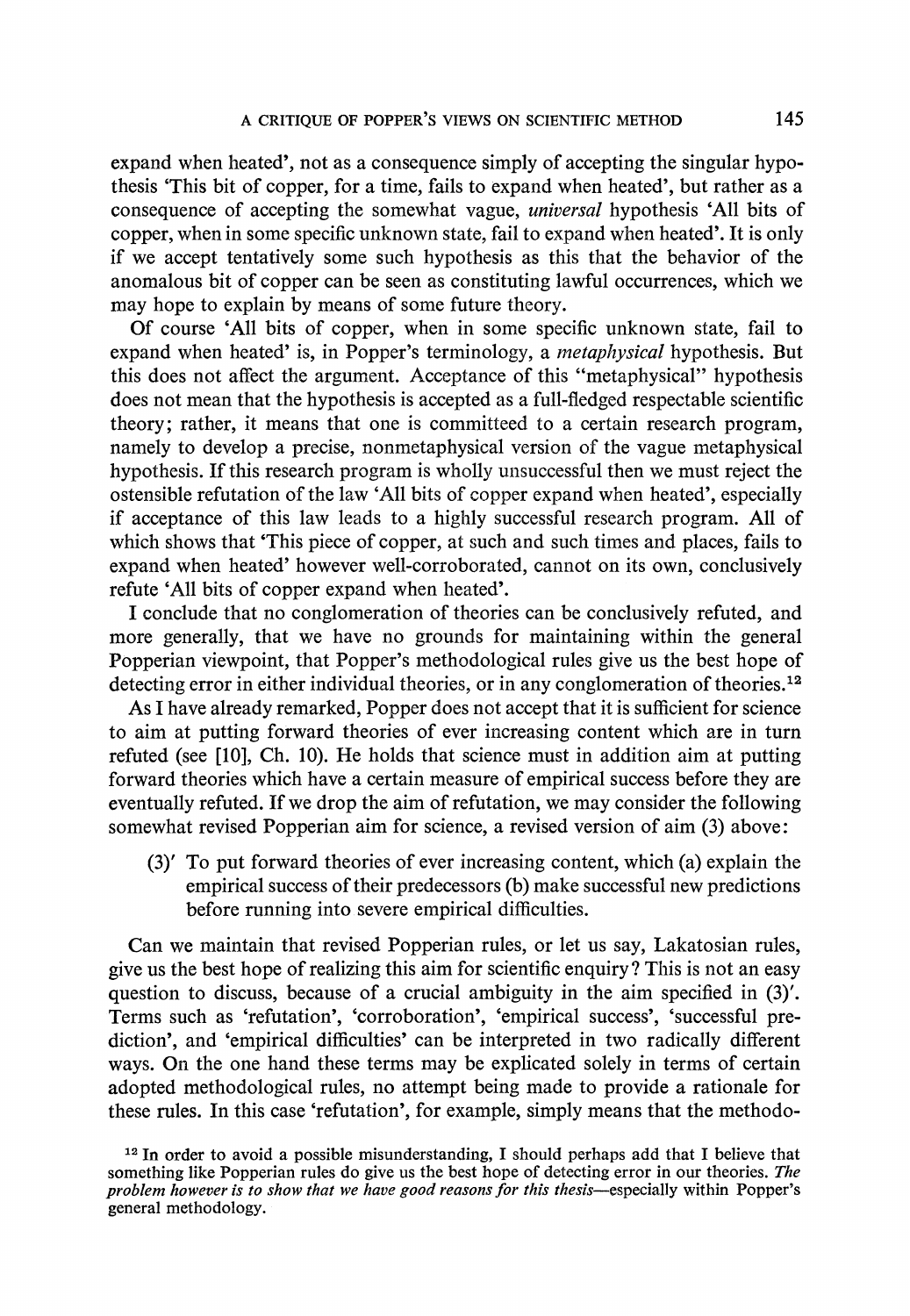**logical rules require that we reject the theory in question. Again, 'successful prediction' means simply that the theory in question predicts a hypothesis which our rules require us to accept. We may call this the "methodological" interpretation of the above terms.** 

**On the other hand the above terms may be given what we might call an "epistemological" interpretation. Here the assumption is that we have specified some aim for science which enables us to explain why we especially prize scientific theories, and hence which enables us to give an adequate solution to the problem of demarcation. 'Refutation', 'successful prediction', etc., are then explicated in terms of this aim. Thus the epistemological interpretation of 'refutation' might be that we have good, or rational, grounds for holding the theory in question to be false. The epistemological interpretation of 'successful prediction' might be that the prediction should be taken seriously in that it has survived our very real attempts to falsify it.** 

**Now if the relevant terms in (3)' above are given a methodological interpretation only, then it is clear that the aim specified in (3)' cannot constitute a satisfactory aim for science. For such an aim amounts to no more than the aim to accept and reject theories in accordance with Popperian, or Lakatosian, rules of acceptance and rejection. In terms of such an aim we can give no explanation of why we especially prize scientific theories; we cannot provide an adequate solution to the problem of demarcation.** 

**If on the other hand we interpret the relevant terms of (3)' epistemologically, then all the old problems arise afresh. Either we give a non-Popperian, justificational interpretation to the relevant terms, or we give a Popperian interpretation, which commits us to maintaining that Lakatosian rules give us the best hope of detecting error in our theories. And this, we have already argued, cannot be maintained. There just does not seem to be a third interpretation available. If 'refutation' has nothing to do with the desired detection of falsehood, and 'corroboration' has nothing to do with the desired detection of truth, then it seems we have abandoned what I have called the "epistemological" realm altogether. Scientific investigation becomes simply an intricate game, the only purpose of which is to play the game in accordance with the rules."3** 

**One might of course attempt to give an extra-methodological point to aim (3)' in terms of the claim that highly corroborated theories are more trustworthy, for technological purposes, than uncorroborated or refuted theories. But apart from the intrinsic difficulties associated with this claim-it involves something like the traditional problem of induction-to adopt this line would be to give essentially an instrumentalist defence of the value of science, which would be to break radically with the Popperian tradition.** 

**There is finally Popper's fourth aim for science to consider, namely:** 

**(4) To put forward theories of ever increasing degrees of verisimilitude.** 

**But this case clearly requires no additional discussion. If one cannot even provide** 

**<sup>13</sup>A somewhat similar argument has been developed independently by Lakatos; see Lakatos' contribution to the forthcoming Schilpp volume on Popper.**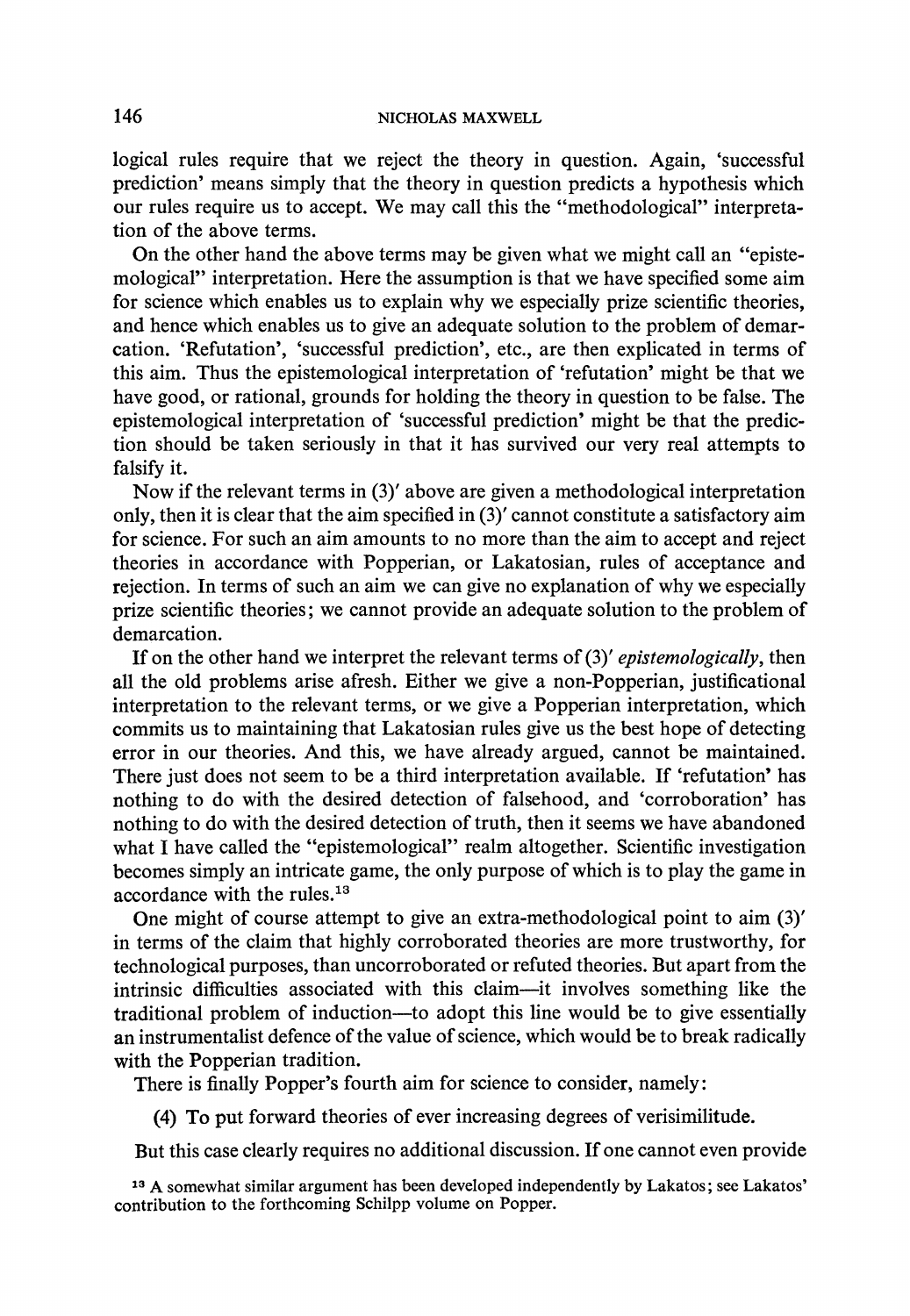**a rationale for Popperian rules given the relatively unambitious aims for science, (2) and (3), then quite clearly there can be no hope of providing a rationale for Popperian rules, within Popper's general viewpoint, given the highly ambitious aim for science to approach closer and closer to the truth.14** 

**There is, however, one reply that Popper might wish to make to my whole argument so far. Popper might argue that it must always be a conjecture that such and such rules give one the best hope of realizing the aim of science-whether that aim is the detection and elimination of error, or the discovery of the truth. One cannot know for certain the methodological rules one adopts are the best available. In this domain too one can only put forward conjectures, and then seek to refute them, by subjecting them to severe criticism.** 

**This reply does not however dispose of my argument. On the contrary, my whole argument can be interpreted as being designed precisely to show that, within Popper's general standpoint, there can be no reason for preferring one conjucture to another as to the best rules to adopt if one wishes to detect error, or progress towards the truth. In other words I have argued, in effect, that within Popper's general standpoint, conjectures about which rules it is best to adopt are all equally uncriticizable. It is in this sense that we have no grounds, no reasons, for preferring one conjecture to another.** 

# **IV**

**No rationale can then, it seems, be provided for Popperian methodological rules, given Popper's general methodological viewpoint. It is natural to ask: Can a rationale be provided for Popperian rules which does not do violence to the whole spirit of Popper's philosophy, even though it may conflict with one or other of Popper's rather more detailed methodological theses? I am inclined to think that such a rationale can be provided. But first the terms of the discussion need to be changed a little.** 

**So far the problem has been discussed in the following terms. Granted that the aim of science is to progress towards the truth (or, more modestly, to detect and eliminate error) how can we show that methodological rules roughly similar to those advocated by Popper give us a rational hope of realizing this aim? In my view the problem posed in this way makes the fundamental mistake of supposing that the aim of science is simply to progress towards the truth (at its most ambitious). For the fact is surely that a basic aim of science is to search for explanations. Science seeks, not truth per se, but rather what might be characterized as explanatory truth. That is, science seeks to put forward theories of both increasing explanatory power and increasing verisimilitude.'5 The possibility that the truth is nonexplanatory is** 

**<sup>14</sup>Of possible relevance to the problem of providing a rationale for Popperian rules given the aim of increasing the truth-content of our theories, is Popper's thesis that the only way to increase truth-content is to increase content (see [7], p. 57 and [11]). But this at most provides a rationale for just the rule: put forward theories of ever increasing empirical content. It does not in any way provide a rationale for all the other Popperian rules.** 

<sup>&</sup>lt;sup>15</sup> Essentially the same point has been made by Rudner, who writes for example "... sys**tematization seems to me as much a desideratum of science as is truth. . ." ([12], p. 118).**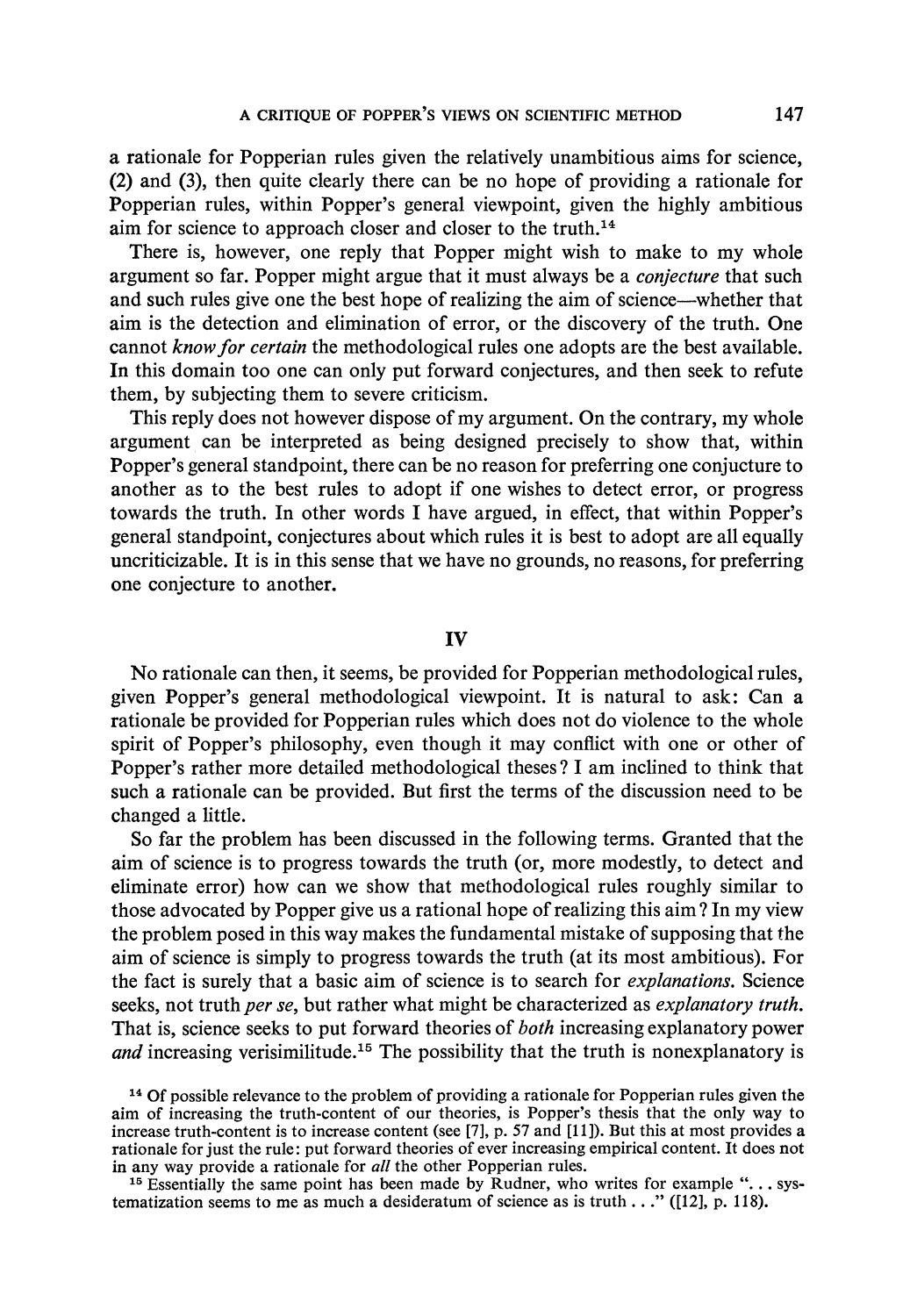**something which science simply disregards, even though we have no good reason to suppose that the truth is explanatory rather than nonexplanatory.** 

**The notion of "explanatory power" or the closely related methodological notion of "simplicity" is of course notoriously difficult to characterise precisely. Roughly one can say that the more a theory predicts, and the fewer the number of independent postulates it has, so the greater is the theory's degree of simplicity, or of explanatory power. A theory which is so "unsimple" as to have as many independent postulates as the number of laws it entails is not explanatory at all.** 

**Now Popper is, of course, ready to acknowledge that a basic aim of science is to search for explanations (see the example [9], and [10], pp. 114-115). However, Popper has repeatedly tried to reduce this aim to an even more fundamental aim. A basic tenet of [8] is that simplicity, or explanatory power, is to be equated with empirical content. And Popper has tried to reduce the aim of searching for theories of ever higher empirical content to the aim either of detecting and eliminating error, or of approaching the truth. In [8] Popper may be interpreted as taking the detection and elimination of error as the fundamental aim of science. In order to realize this aim, we need to consider theories vulnerable to refutation, and in particular theories of ever increasing degrees of falsifiability (and of course degree of falsifiability = degree of empirical content). Later Popper argues that if we pursue the fundamental aim of approaching the truth we need to consider theories of ever increasing degrees of empirical content [11]. Thus Popper tries to reduce the search for explanations to a search for high empirical content which is in turn reduced to a search either for elimination of error or for progression towards the truth.** 

**Both these attempts to reduce the aim of seeking explanations to more fundamental aims fail for the simple reason that high empirical content cannot be equated with high explanatory power.16 For we can always increase the empirical content of a theory by tacking on independently testable postulates, and this could quite clearly drastically decrease the simplicity, the explanatory power, of the theory in that the number of logically independent postulates would go up.** 

**My suggestion, then, is that we should take the search for explanations-for**  explanatory systematization—as a *fundamental* aim of science, and not as a *deriva***tive aim; not as an aim to be reduced to some more fundamental aim by means of some such claim as that explanatory theories are more verifiable, more falsifiable, or better candidates for high verisimilitude than nonexplanatory theories. Explanatoriness should be conceived of as an end in itself, and not as a means to some other end.** 

**The situation before us, then, is this. The problem that Popper fails to solve is:** 

<sup>&</sup>lt;sup>16</sup> High empirical content is at best a *necessary* condition for high explanatory power or **simplicity; it is certainly not a sufficient condition. Actually Popper has in effect acknowledged the need for a criterion of simplicity, or explanatory power, which goes beyond the notion of empirical content. For he asserts that we should require of a new theory that it should "proceed from some simple, new, and powerful unifying idea" ([10], p. 241), and goes on to call this a requirement of simplicity, which cannot, it seems, be formulated very clearly. Popper does not, however, go on to argue (as I do in the text) that the search for explanations or simplicity should be taken as a fundamental aim of science, and that this enables us to provide a rationale for both the rules and the aims of science.**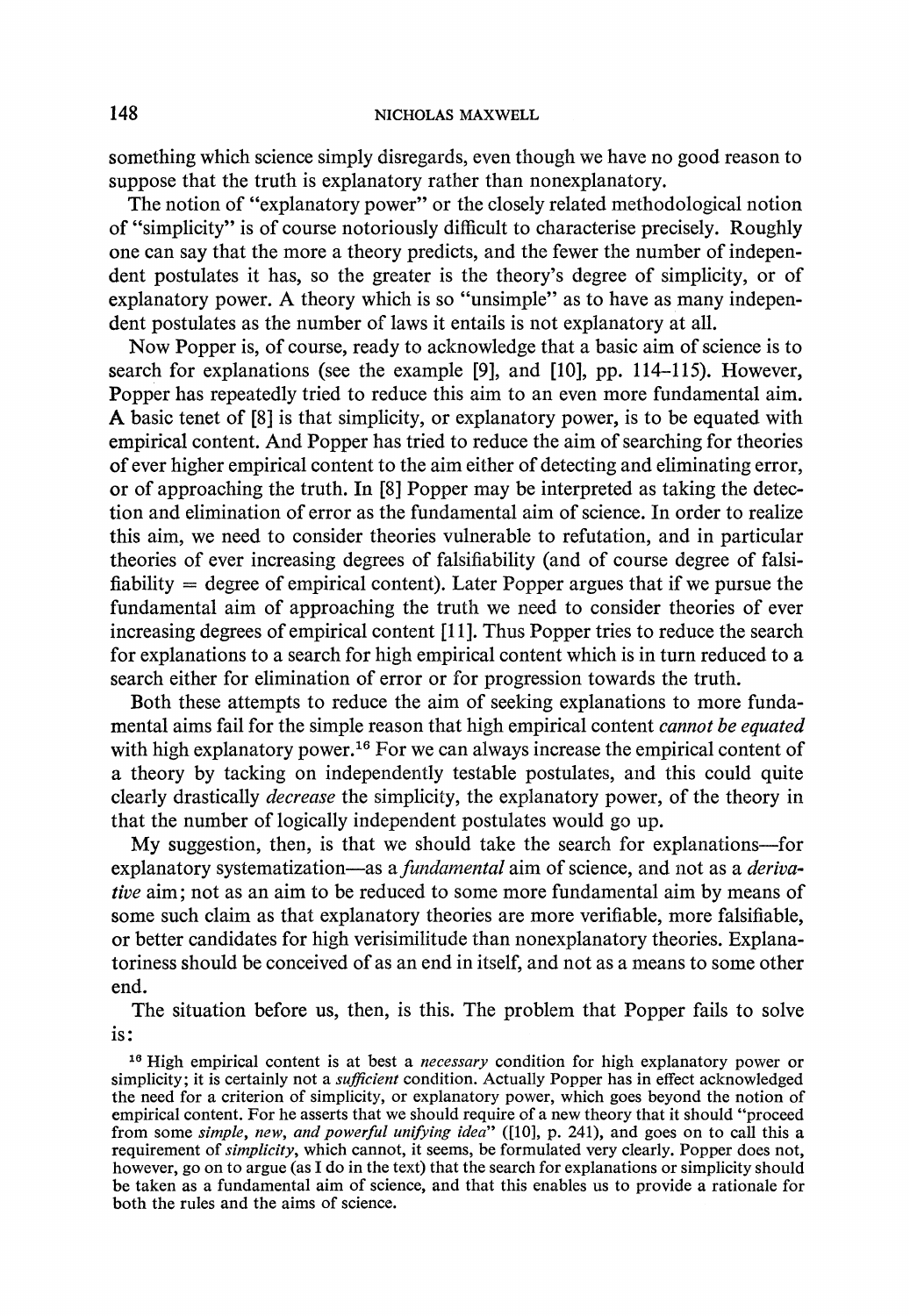**(a) Given that the aim of science is to progress towards the truth (or, more modestly, to eliminate error), how can we show that the methods of science give us the best, the most rational hope of realizing this aim?** 

**This problem needs, I suggest, to be replaced by the following problem:** 

**(b) Given that the aim of science is to develop theories of both increasing explanatory power and increasing verisimilitude, how can we show that the methods of science give us the best, the most rational, hope of realizing this aim?** 

**Problem (a) is insoluble for the following fundamental reason. Physics places a premium on theories of extreme simplicity, of high explanatory power. No reason can be given, however, for supposing that simple theories as opposed to complex theories are either nearer to the truth or more falsifiable. If the world is in fact extremely complex so that in the end no explanation can be given for phenomena, then the simpler our theories become, the further from the truth they will be. Again, a complex theory of high empirical content is strictly just as falsifiable as a simple theory of equal empirical content. Thus, given either the aim of developing theories of increasing falsifiability (i.e. the aim of increasingly efficient error elimination) or the aim of approaching the truth, no rationale can be provided for those methodological rules which place a premium on simple theories, on theories of high explanatory power.** 

**This fatal difficulty does not, however, arise in connection with problem (b). Given that a fundamental aim of science is to search for explanations no difficulty arises in providing a rationale for those methodological rules which favor explanatory theories to nonexplanatory theories.** 

**This easy victory is of course won at a price. Problem (b) is solved at the expense of creating a new problem. For, of course, in order to exhibit science as rational enquiry (and thus adequately solve the demarcation problem) we need to show not only that the rules of science are rational, but also that the aim of science is a rational aim to adopt. We thus have the new problem:** 

**(c) How can we show that the aim of seeking theories of both increasing explanatory power (or simplicity) and increasing verisimilitude is a rational aim to adopt?** 

**Before considering problem (c), however, I wish to discuss in a little more detail my solution to problem (b). We can, I suggest, argue as follows. As long as we are pursuing the aim of seeking explanatory truth, it will be entirely rational to plan our strategy on the assumption that our search will meet with success. But our search can only meet with success if the world does ultimately have a simple structure, or, in other words, if a certain metaphysical thesis-let us call it the thesis of "structural simplicity"-is true. For if the world is ultimately incredibly complex, then as our theories increase in explanatory power, or simplicity, they will move further and further away from the truth. Therefore, as long as we seek explanatory truth, it will be entirely rational to base our strategy on the assumption that the thesis of structural simplicity is true.**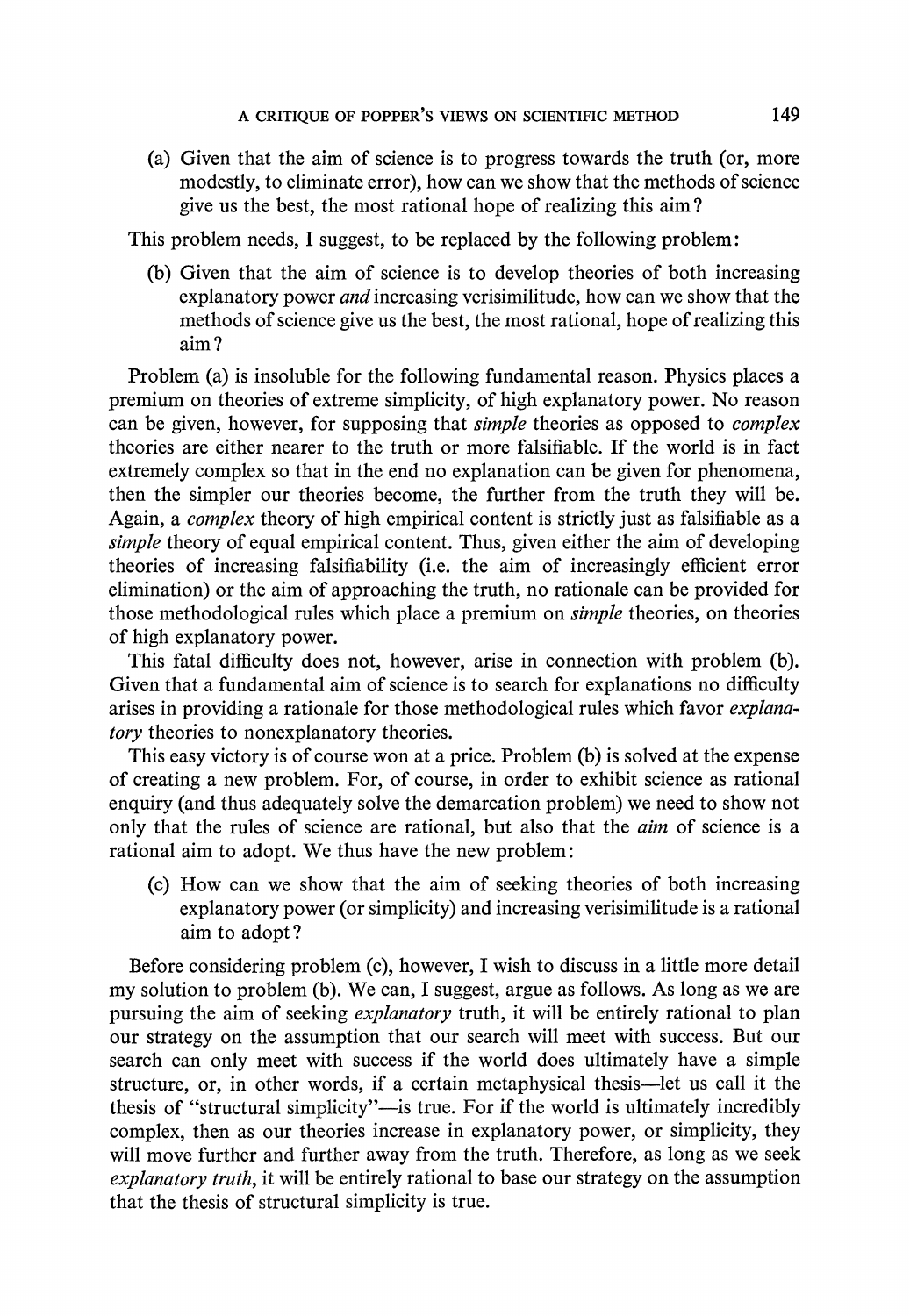**It may be asked: But how can it possibly be rational to make such an incredibly risky assumption as the thesis of structural simplicity when we have no reason whatsoever to suppose this thesis to be true? That we have no reason to suppose the thesis to be true I grant. The crucial point however is this: As long as our aim is to seek explanatory truth it is only risky to make those assumptions which, if wrong, threaten to endanger the success of our enterprise. But in assuming the thesis of structural simplicity to be true we risk nothing since the truth of this thesis is just a condition for our enterprise to be successful. Making the assumption that the thesis of structural simplicity is true can in no way whatsoever endanger or block the**  success of our enterprise. If this assumption is *false*, then there is no way whatsoever **in which we can realize our goal, whether we make the assumption or not. Thus making the assumption adds no additional risk to the success of our enterprise**  whatsoever.<sup>17</sup> (It is only relative to the search for truth *per se* that the assumption **becomes incredibly risky.)** 

**Granted, then, that we are pursuing the aim of seeking explanatory truth we may entirely rationally, and wholly without risk, plan our strategy on the assumption that the thesis of structural simplicity is true, even though we have no reason whatsoever to suppose that this thesis is true. But if the thesis of structural simplicity is true, then it is only reasonable to suppose that the regularities we observe in the world-the low-level hypotheses that we have corroborated-are due ultimately to the structural simplicity of the universe. As physicists, in seeking more and more accurate delineations of the structural properties of the universe, our best policy must be to develop high-level, bold conjectures which explain as much of the observed regularities-the low-level corroborated hypotheses-as possible. When our high-level theory conflicts with a number of well-corroborated low-level hypotheses, and when our attempts at patching up our theory lead to considerable theoretical complexities, it is only rational to suppose that our original high-level theory is on the wrong lines. We must look for a new theory, involving fewer independent postulates, which can explain all that the old theory failed to explain. In particular, it will be rational to choose a new theory which successfully predicts a number of striking new phenomena: for such a theory holds the promise of delineating quite accurately some aspect of the ultimate structure of the universe.** 

**This argument, if successful, only establishes the rationality of adopting roughly Popperian rules granted that we are pursuing the aim of seeking explanatory truth. But is this a rational aim to pursue in the first place? How, in other words, are we to solve problem (c)?** 

**<sup>17</sup>One potential reason only exists for considering the possibility that the thesis of structural simplicity is false, granted that we are seeking explanatory truth. If therewere the slightest hope of establishing that the thesis of structural simplicity is false, then it would be entirely rational to consider this possibility (so that we can call our whole enterprise off the moment we discover our goal is unobtainable). But there is no hope of establishing that the thesis of structural simplicity is false, any more than there is a hope of establishing that it is true. The best that we can do, by way of showing that the search for explanatory truth cannot succeed, is to pursue this goal as strenuously as possible, and after untold years of effort, fail in the attempt. Thus, granted that we are pursuing the goal of seeking explanatory truth, the only potential reason for considering the possibility that the thesis of structural simplicity is false collapses.**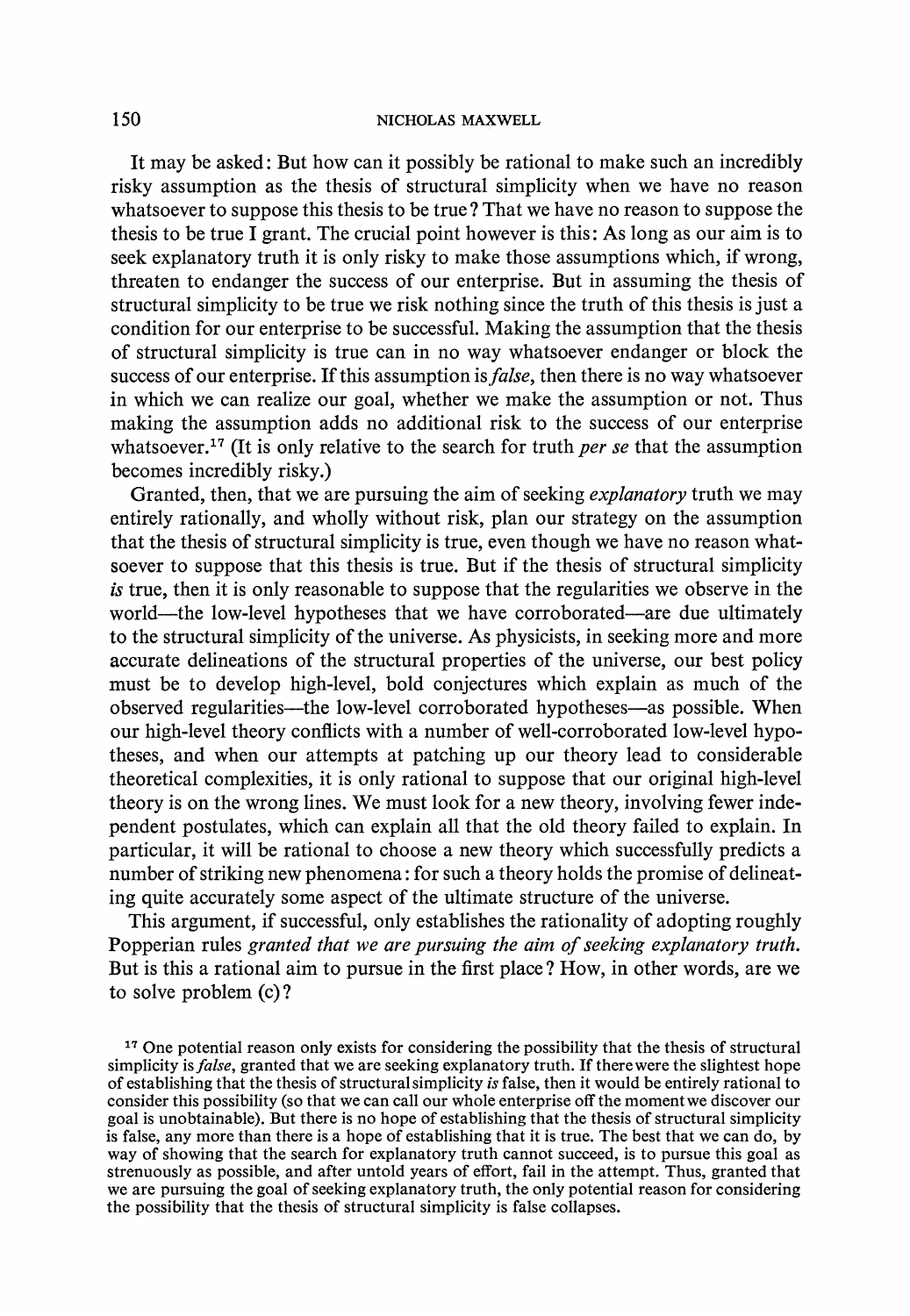**It may be thought that problem (c) is just as insoluble as problem (a). For if the aim specified in (c) is to be rational, do we not need to have some rational assurance that this aim will meet with success? But this aim of seeking explanatory truth can only meet with success if the thesis of structural simplicity is true. And no reason, no rationale, can be given for holding that the thesis of structural simplicity is true rather than false. It looks, then, as if the aim of seeking explanatory truth cannot be a rational aim.** 

**One standard way of attempting to solve the problem of induction, or the problem of providing a rationale for methodological rules, is to introduce a metaphysical thesis which, if true, would explain the success of our inductive inferences, the validity of our methodological rules (see [6] for a discussion of this kind of approach). The obvious objection to such an approach is that it only succeeds if we can provide some reason for holding that the relevant metaphysical thesis is true. If no reason whatsoever can be provided for this, then the introduction of the metaphysical thesis does not help at all. And of course no reason can be given for maintaining that it is more rational to hold that such a metaphysical principle is true rather than false. Thus the familiar attempt to resolve the problem along these lines fails.** 

**But does not the approach that I am advocating here fail for similar reasons? Does not the rationality of the aim of seeking explanatory truth require that it is more rational to hold that the metaphysical thesis of structural simplicity is true rather than false?** 

**The answer is: no. An aim can be rational even though we have no rational assurance whatsoever that the aim will meet with success. Of course, if we have rational reasons for believing that an aim cannot meet with success, then it is irrational to pursue such an aim. But in the absence of such reasons, it may well be rational to pursue some goal even though we have no reasons in advance for maintaining we will meet with success. This view is enshrined in the adage that one cannot know what one can do until one tries. Perhaps the majority of new projects, initiated by mankind, have been initiated without advance rational assurance of success. Of course if a project meets with no success whatsoever after long effort, then gradually this in itself may be taken as a reason for holding that the project cannot succeed, and is irrational. (Perhaps alchemy might be viewed in this light.)** 

**Thus for the aim of seeking explanatory truth to be rational it is not necessary that it is more rational to hold that the thesis of structural simplicity is true rather than false. All that is required is that it is not positively irrational to hold that the thesis of structural simplicity might possibly be true. It is only if it were more rational to hold that the thesis of structural simplicity is false rather than true that the aim of seeking explanatory truth would fail to be rational.** 

**Thus the approach advocated here successfully overcomes the standard lethal objection to the familiar attempt to provide a rationale for methodological rules by introducing an appropriate metaphysical principle. Problem (c) is solvable even though problem (a) is not.** 

**One final objection, to my claim that the aim of seeking explanatory truth is rational, needs to be considered. It might be objected that I have, in a sense,**